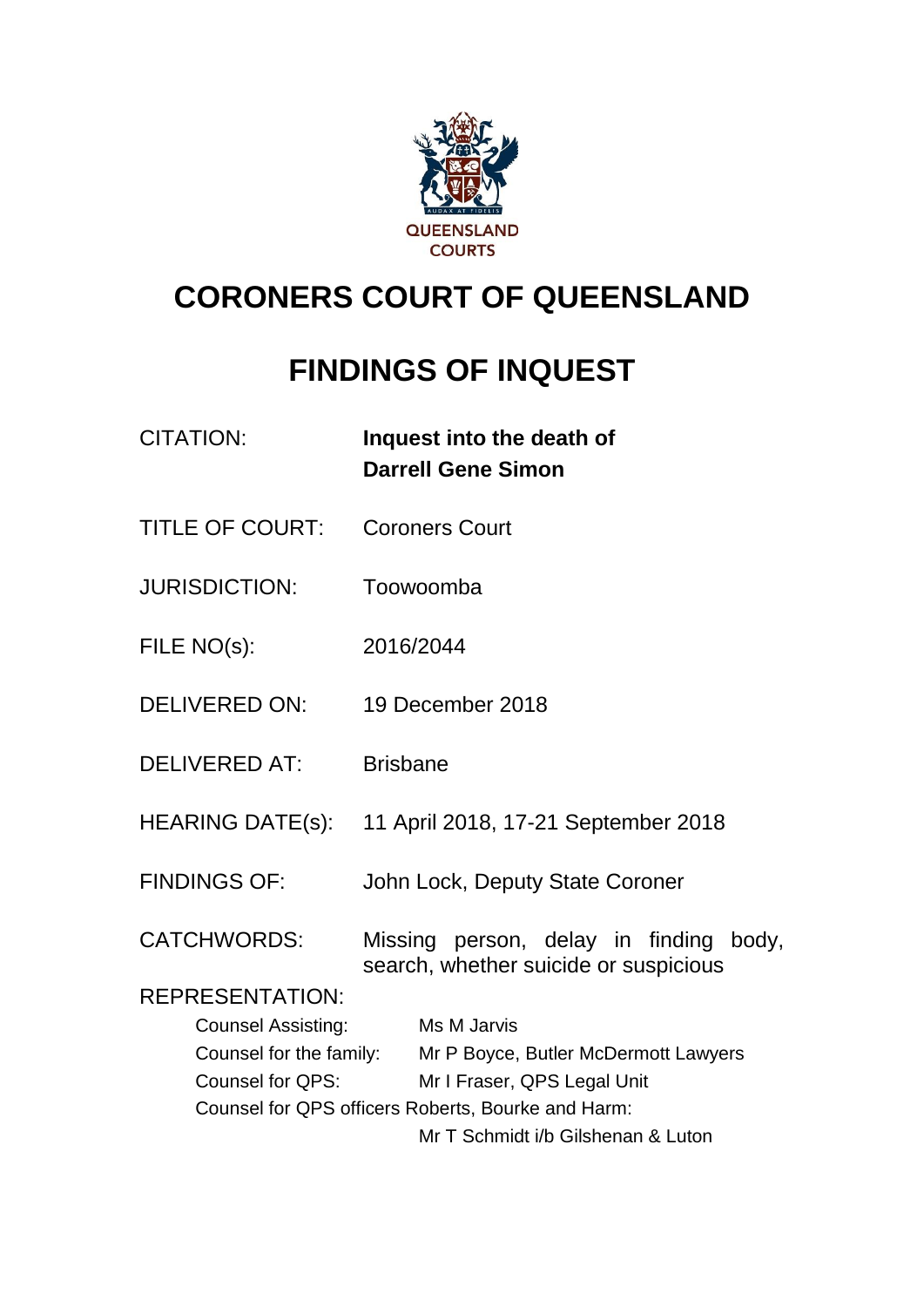| Further searches and events leading to discovery of body  19 |  |
|--------------------------------------------------------------|--|
|                                                              |  |
|                                                              |  |
|                                                              |  |
|                                                              |  |
|                                                              |  |
|                                                              |  |
|                                                              |  |
|                                                              |  |
|                                                              |  |
|                                                              |  |
|                                                              |  |
|                                                              |  |
|                                                              |  |

## Contents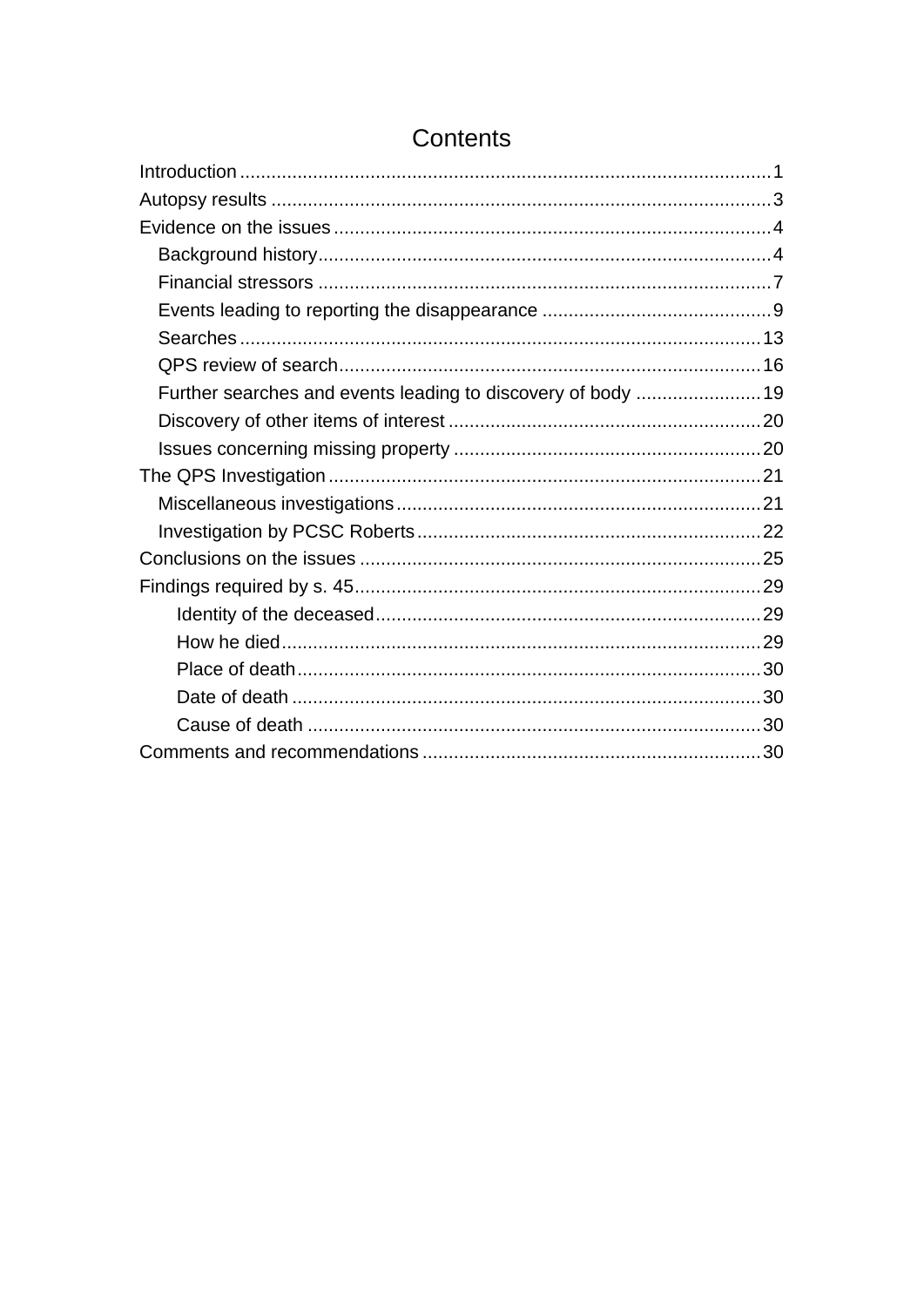## <span id="page-2-0"></span>**Introduction**

- 1. On 21 May 2016, human skeletal remains were discovered on a remote part of a rural property in Laidley Creek West formerly owned by Darrell Gene Simon, a 46 year old male person who had been reported missing since November 2014. Queensland Police Service officers were called to the property after the skeletal remains were located by the new owner of the property under a tree not far from a dam. There was a noose and a rope hanging from the tree. Clothing was located on the ground beneath the noose. Other bones were scattered over an area measuring approximately 15 to 25 metres.
- 2. The skeletal remains were found in a configuration that suggested the individual may have died as a result of hanging. Some of the neck bones were located within the noose hanging from the tree, and many of the remaining bones as well as several items of clothing, were found directly beneath the noose.
- 3. The remains were forensically examined and compared with DNA obtained from a toothbrush belonging to Mr Simon that had been collected from his residence around the time he was reported missing. Those examinations positively identified the remains to be those of Mr Simon.
- 4. The forensic pathologist noted hanging (whether suicidal, accidental or homicidal) as a possible cause of death, but due to the lack of soft tissue and visceral organs to enable assessment of any injuries and/or natural disease, the cause of death was formally described in the autopsy report as *not determined (skeletal remains)*. The forensic pathologist did note there was no evidence of skeletal trauma, and post mortem changes were consistent with the bones having been exposed to the elements for some time.
- 5. Earlier in the year, on 9 February 2016, a mountain bike matching the description of one owned by Mr Simon had been discovered in a dam on the property approximately 60 to 70 metres from where the skeletal remains were later found. Mr Simon was reported to have been riding this bike at the time of his disappearance on the morning of Sunday 16 November 2014. His partner, Sharon Rowland, told police this was the last time she saw Mr Simon, when he kissed her goodbye to leave for his usual morning bike ride.
- 6. According to her statement to police, Ms Rowland had spent the previous evening with Mr Simon at their rental property at Plainland. Mr Simon also owned the rural property at Laidley Creek West, where he had a shed he had converted into a partial residence by installing a shower and toilet. Mr Simon would sometimes stay in the shed, and sometimes stay with Ms Rowland at Plainland. Ms Rowland was not concerned when Mr Simon did not return home after his bike ride on the morning of 16 November 2014, as she assumed he had ridden out to the property and must have wanted some time away. Apparently this was in character for Mr Simon, who often spent time on his own at his property.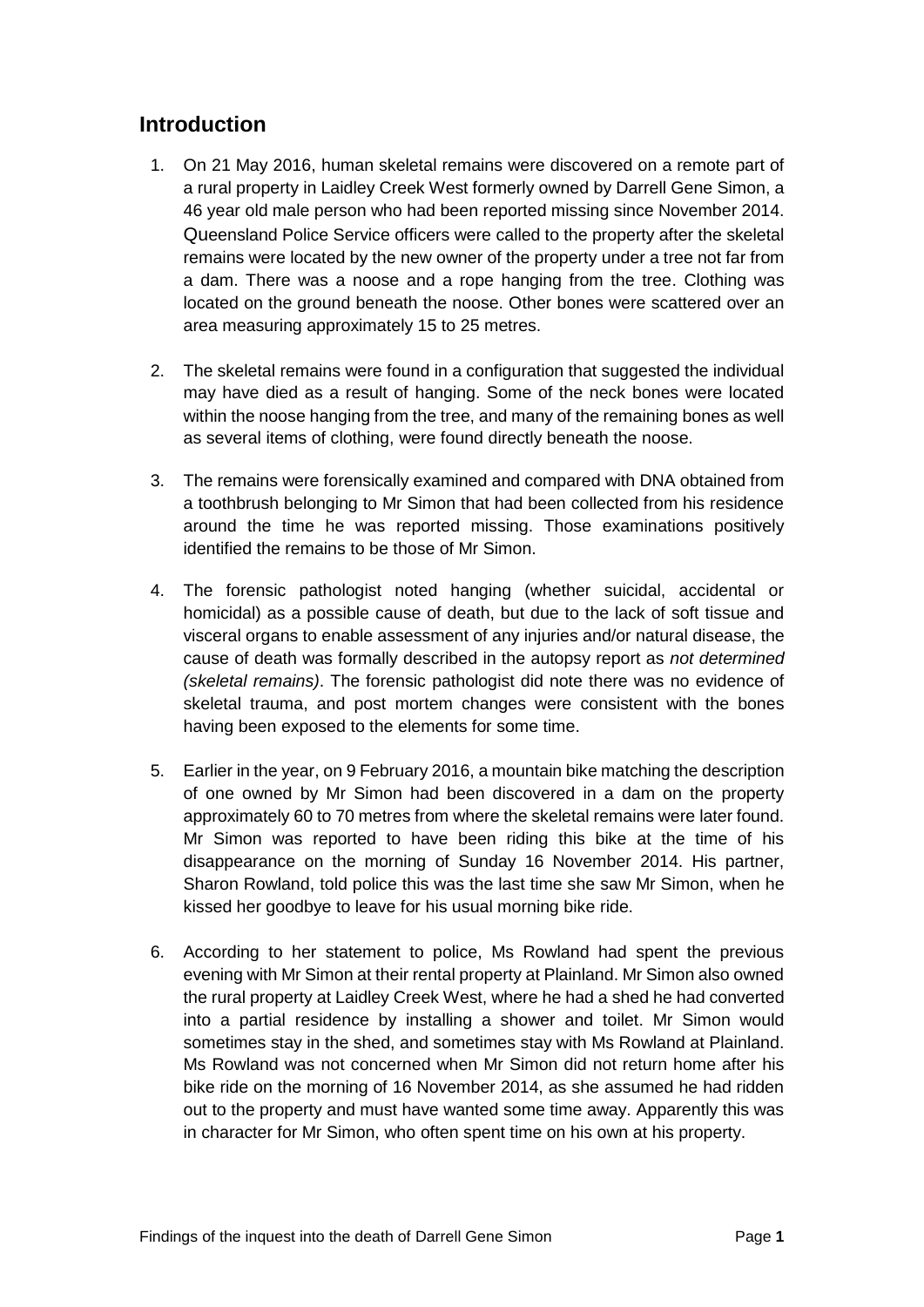- 7. It was not until the following Thursday, 20 November 2014, that Ms Rowland became concerned. She went out to the property and noticed mail piled up inside the letterbox, with no sign of Mr Simon. Ms Rowland says she then spoke to Mr Simon's father, Lawrence Simon, to ask if he had heard from or seen his son. Lawrence Simon replied that he hadn't. Mr Simon's father subsequently went to the police station to report his son missing, triggering a missing person investigation led by officers from the Gatton Criminal Investigation Branch.
- 8. Despite numerous police searches and inquiries undertaken over the following weeks and months in an effort to find out what had happened to Mr Simon, police were unable to locate any evidence to definitively explain his disappearance. Several possibilities were explored including Mr Simon intentionally disappearing to escape financial or other difficulties; being fatally struck by a car during his bike ride with his body having been left in some as yet undiscovered location; or coming to some other harm possibly due to foul play. Mr Simon remained missing for a period of eighteen months until 21 May 2016 when his remains were found at his Laidley Creek West property.
- 9. At the time of giving her statement to police in March of 2016 when Mr Simon was still missing, Ms Rowland said she believed financial difficulties and conflict with a neighbour had impacted Mr Simon to a point where 'it all just got too much for him and he just left without wanting to be found'. Ms Rowland described their relationship at the time of Mr Simon's disappearance as 'in a good place'. She had recently been away on a trip to Melbourne, and upon her return, which was only days prior to his disappearance, Mr Simon had told her how much he loved her and how much he had missed her whilst she was away. Ms Rowland said she believed Mr Simon did not tell her of his plans to take off because he knew how much it would have affected her.
- 10. Mr Simon's father, Lawrence Simon, remained very involved in the search for his missing son and in advocating for him to be found. Lawrence Simon has raised concerns with both police and the Coroners Court that his son's death may be suspicious and that he may have been harmed by someone else, possibly in a dispute over money.
- 11. For this reason, and given the unusual circumstances surrounding Mr Simon's death and his remains not being found on his property during the initial searches in the weeks after he disappeared, a decision was made to hold an inquest. It was hoped that by hearing from both the police involved in investigating Mr Simon's disappearance, as well as those close to Mr Simon around the time of his disappearance, it would be possible to obtain a clearer understanding of the circumstances of Mr Simon's death and the efforts made to find Mr Simon.

## **Issues for the inquest**

12. The following issues for the inquest were determined at a pre-inquest hearing that took place on 11 April 2018: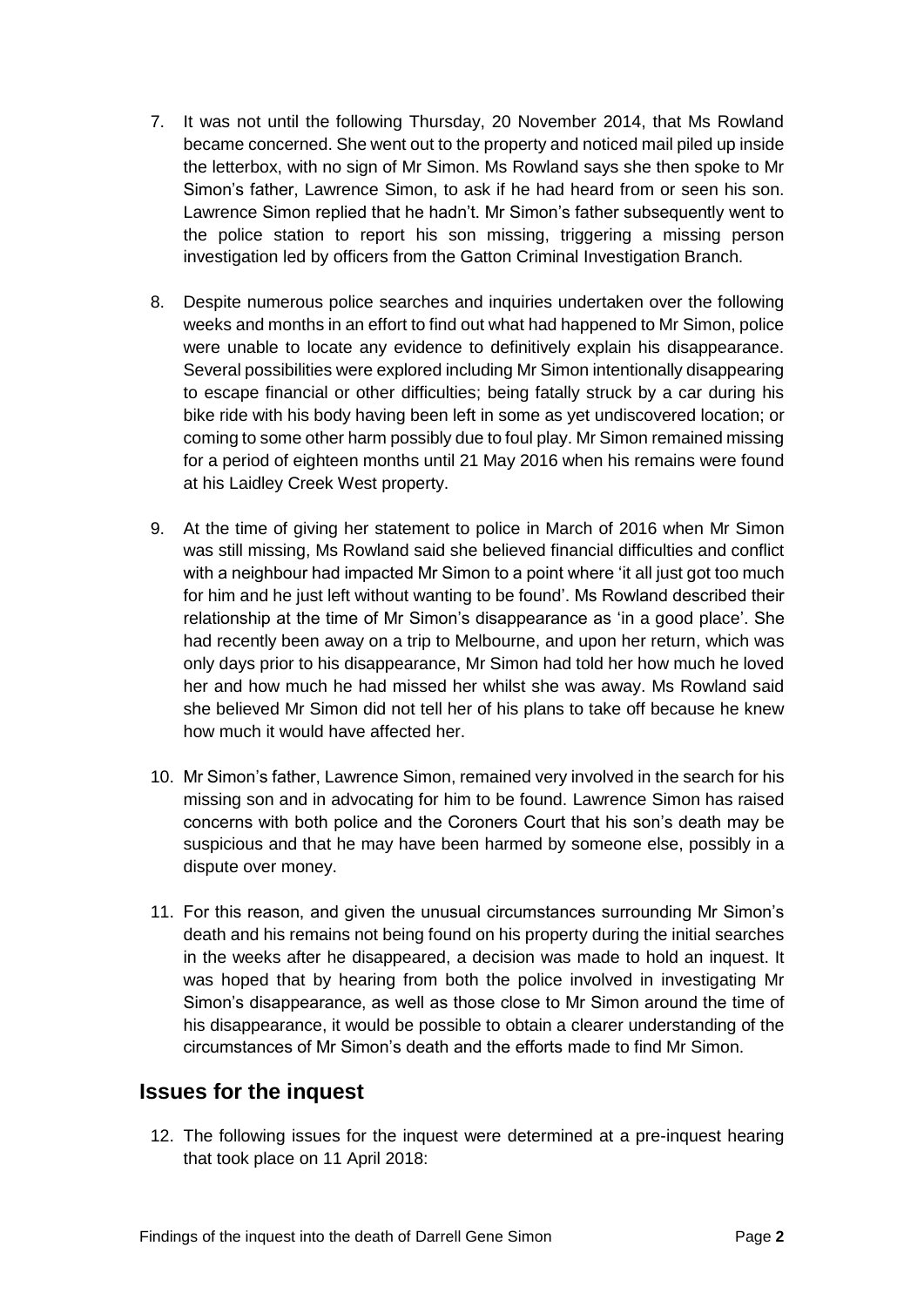- i. The findings required by s. 45 (2) of the *Coroners Act 2003*; namely the identity of the deceased person, when, where and how he died and what caused his death.
- ii. The circumstances by which the deceased's remains came to be found at his rural property in May 2016, which was eighteen months after his reported disappearance in November 2014, and why the remains were not located sooner.
- iii. Whether there are any matters about which preventative recommendations might be made pursuant to section 46 of the *Coroners Act 2003*.

## <span id="page-4-0"></span>**Autopsy results**

- 13. Dr Bianca Phillips, forensic pathologist, conducted an examination of the bones and considered scene photographs, one of which showed a noose hanging from a tree with several entrapped bones within it.
- 14. CT scan showed a near complete set of skeletal remains. There was a congenital anomaly of the C1–C2 vertebra. There was no evidence of definite trauma to the bones.
- 15. Anthropological parameters were consistent with a male Caucasoid individual, greater than 27 years old and between 170 and 183cm in height. The missing person report stated that Darrell Simons was a 183cm tall Caucasian male and these parameters were consistent with the anthropological estimates made at post-mortem.
- 16. DNA analysis was performed on bone from the skeletal remains and compared with a DNA profile obtained from a toothbrush which belonged to Darrell Simon having been collected from his residence at the time he was reported missing. The DNA profile from the skeletal remains was reported to be 100 billion times more likely to be seen if the remains were from Darrell Simon.
- 17. The autopsy conclusion was that the skeletal remains located were those of Darrell Simon.
- 18. Additional skeletal remains were subsequently discovered at the same location and these were determined to be consistent with being from the same individual.
- 19. Although the scene with neck bones still inside the noose hanging from the tree suggest the cause of death may have been hanging, the findings and interpretation were limited by post-mortem change in the absence of soft tissues.
- 20. The forensic pathologist stated that although the most common manner of death in cases of hanging is suicide, cases of accidental and homicidal hanging are also known to occur. Given the above and the concerns of the next of kin, the cause of death was considered to be undetermined.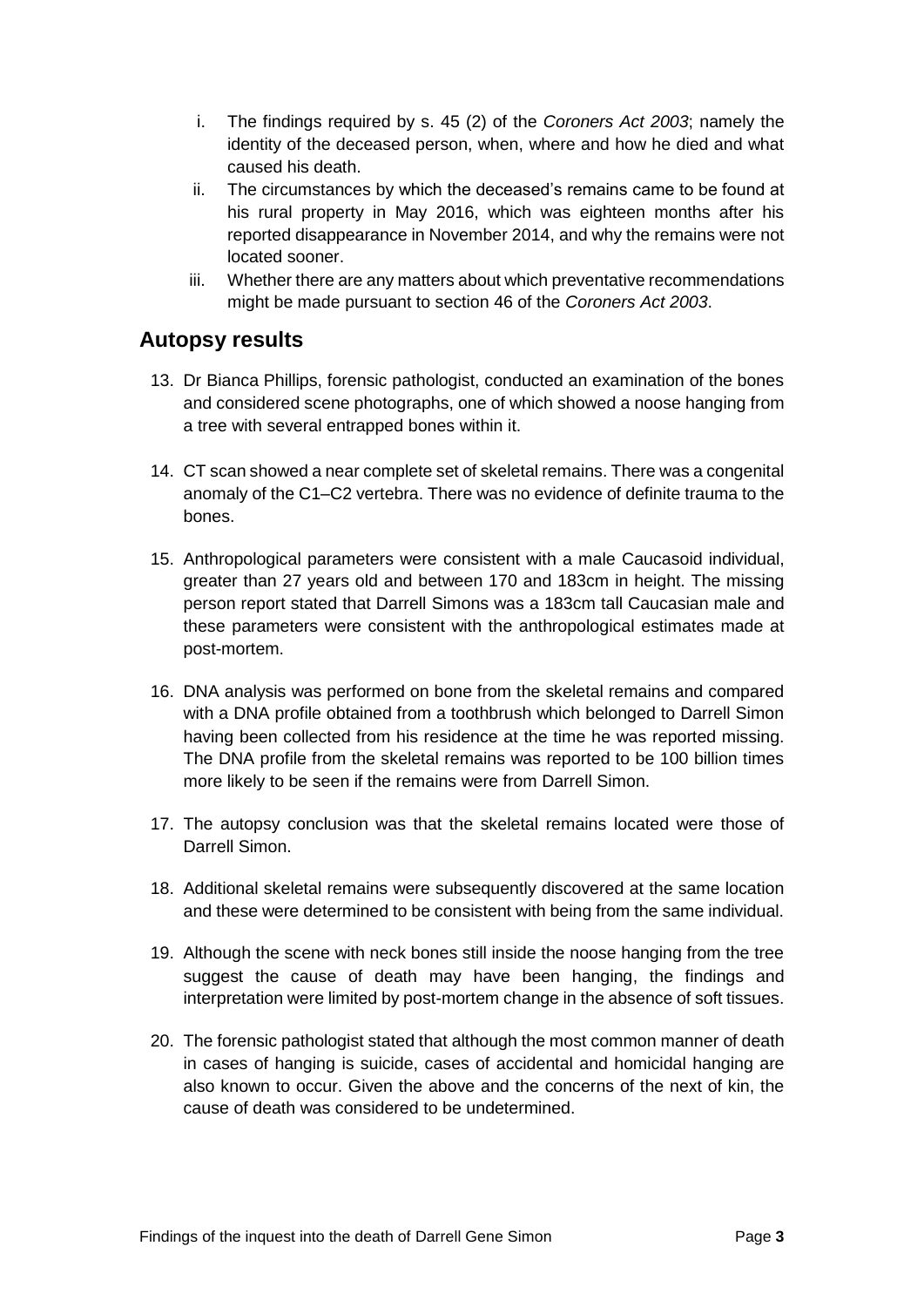## <span id="page-5-0"></span>**Evidence on the issues**

#### <span id="page-5-1"></span>*Background history*

- 21. Sharon Rowland commenced a relationship with Darrell Simon in 2008.She was aware of an arrangement between Darrell and her brother Ramon Rowland to build a shed on Darrell's property. Ramon later moved his business from the shed and Darrell and she decided to start using the shed as living quarters. She repaid her brother \$200 per fortnight to recompense him for the outlay he had made but it is evident not all of the outlay was repaid.
- 22. At one point she and her two daughters were living together with Darrell. It is evident there had been some conflict between Darrell and her daughters and eventually the girls decided to go back to Victoria to live with their father. About 12 months later they decided to move back to Queensland and for a time she moved from the shed and lived with her two daughters but she remained in a relationship with Darrell and stayed periods of time at the shed with him.
- 23. Ms Rowland says that for a time Darrell was spending more and more time with her at a property at Burgess Road where she lived in a shed and her daughters lived in the main house. She later moved to a property at Mountain View Drive, Plainland. She stated that Darrell was living with her full-time at this property and went out to his farm property when he needed to or wanted his own space.
- 24. Ms Rowland stated that Darrell was a very fit person and was into bicycle riding and he would ride most mornings.
- 25. Sometime in mid-2014 Darrell lost his job and Ms Rowland said he started to have trouble making mortgage repayments. He sold a few motor vehicles to help make the payments. She was aware he sold a ride-on lawnmower.
- 26. Brianna Janny Alsop is the daughter of Sharon Rowland. She first met Darrell Simon in 2009 when he started to spend time with her mother. Her mother introduced him as her boyfriend. He started staying with their mother about four or five nights a week and at other times he lived alone in a caravan at Laidley.
- 27. After a short period of time Brianna says Darrell moved in with them and stayed mainly there and occasionally would go to his property. After a period of time the relationship between Brianna and Darrell deteriorated and sometime in 2010 she moved to Victoria to live with her father. At the end of 2011 she came back to Queensland and moved in with her sister who had also moved out.
- 28. At this time Brianna says her mother was still in a relationship with Darrell and was living at his farm with him. He had built a big shed on the property and he was living in that. She believes the shed was owned by her uncle Ray Rowland.
- 29. Brianna says she understood that Ray (RAMON) had built on Darrell's block of land so Ray could run his upholstery business from there. She understood the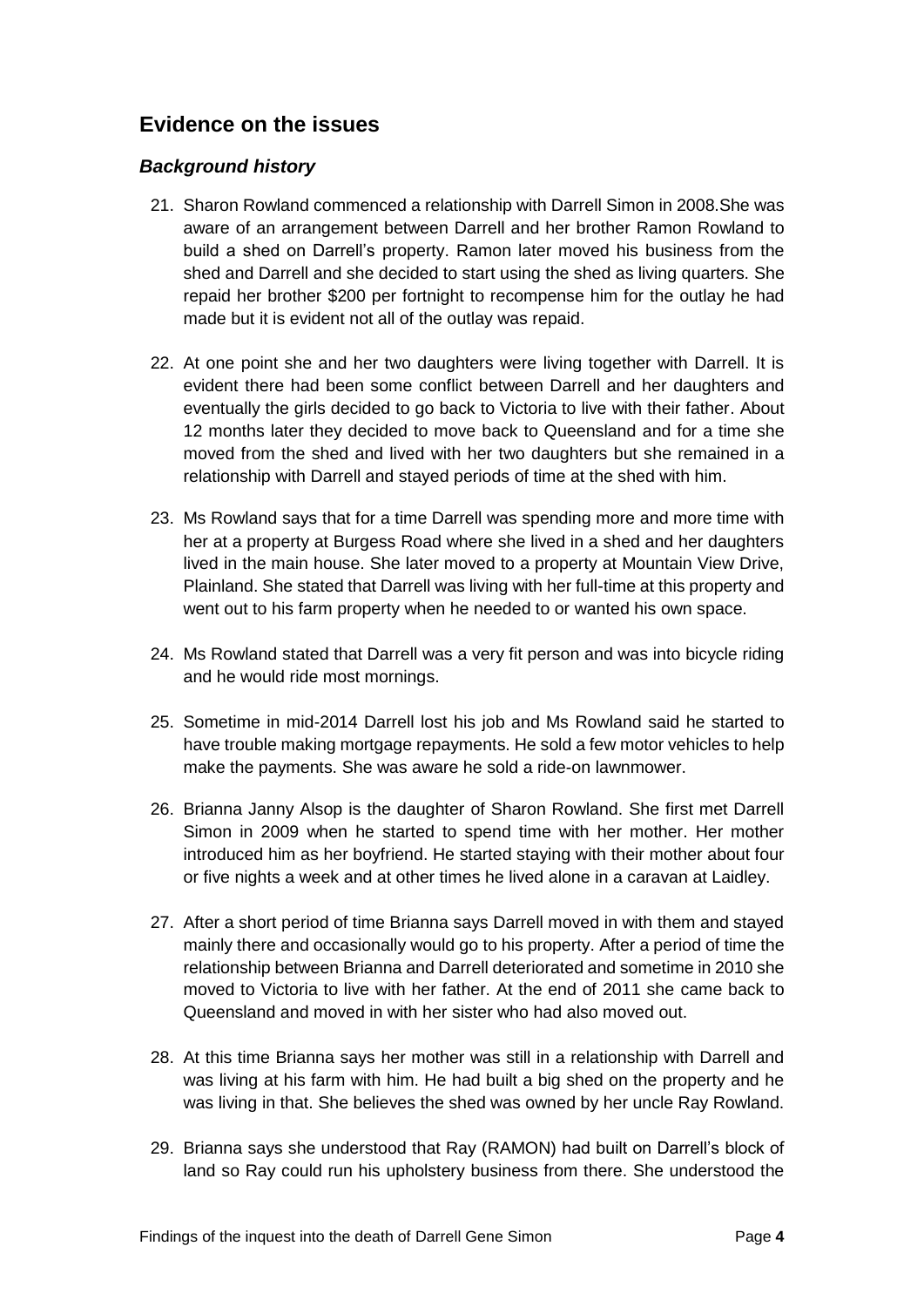arrangements made was for her mother to make fortnightly payments to Ray for the eventual purchase of the shed.

- 30. At this point in time she had very little contact with Darrell. She believes that Darrell had not wanted her mother to remain in contact with her daughters at one stage and she believes he threw her out of his place for that reason. However, a few months later they got back together, although her mother never moved back in with him full time.
- 31. Eventually the two daughters and their mother moved into a rental property at Laidley and Brianna says her mother would stay the odd occasion with Darrell at the shed but they otherwise had no contact with him. Brianna later moved house and lived with her boyfriend and her mother moved into another rental property. She is aware her mother continued the relationship and Darrell spent more and more time with her.
- 32. Her sister Kara Alsop also had a disagreement with Darrell as she says he liked to control them. She eventually moved back to Victoria to live with her father and later returned to live with her sister and then her mother for a period of time.
- 33. At the beginning of 2014 Kara Alsop said her mother was living at a place at Plainland but her mother had remained in the relationship with Darrell and he would stay a few nights with her and she would stay a few nights with him.
- 34. Lawrence Simon said he was not sure about how Darrell's relationship with Sharon was going.
- 35. Mr Lawrence Simon says in 2009 Ramon Rowland, Sharon's brother, asked Darrell to put a shed on his property that Ramon supplied at a cost of \$16,000. He says the arrangement went pear shaped when Darrell realised Ramon was using the shed as a drug lab and ordered him off the property. This is denied by Ramon, and there is no evidence produced that would suggest there was a drug lab there.
- 36. Mr Simon was informed by Police that Darrell appeared to be under some financial pressure. He recalls that although Darrell owed Ramon Rowland \$16,000, when Darrell had sold a motor vehicle for \$40,000 he advised Darrell to repay Ramon. Darrell's response was that as long as he was with Sharon he was safe.
- 37. Lawrence Simon had discussions with Darrell's employer Donald Trease. Lawrence says he is aware that Darrell stopped working with Donald Trease. Darrell was working away at the time and Darrell told him the work had dried up. Donald Trease told him Darrell had quit.
- 38. Lindsay Gordon Rowland is the father of Sharon Rowland. Prior to moving to Queensland 10 years previously he was involved with the Geelong Harley Association, a social motorcycle group. He believes his daughter and Darrell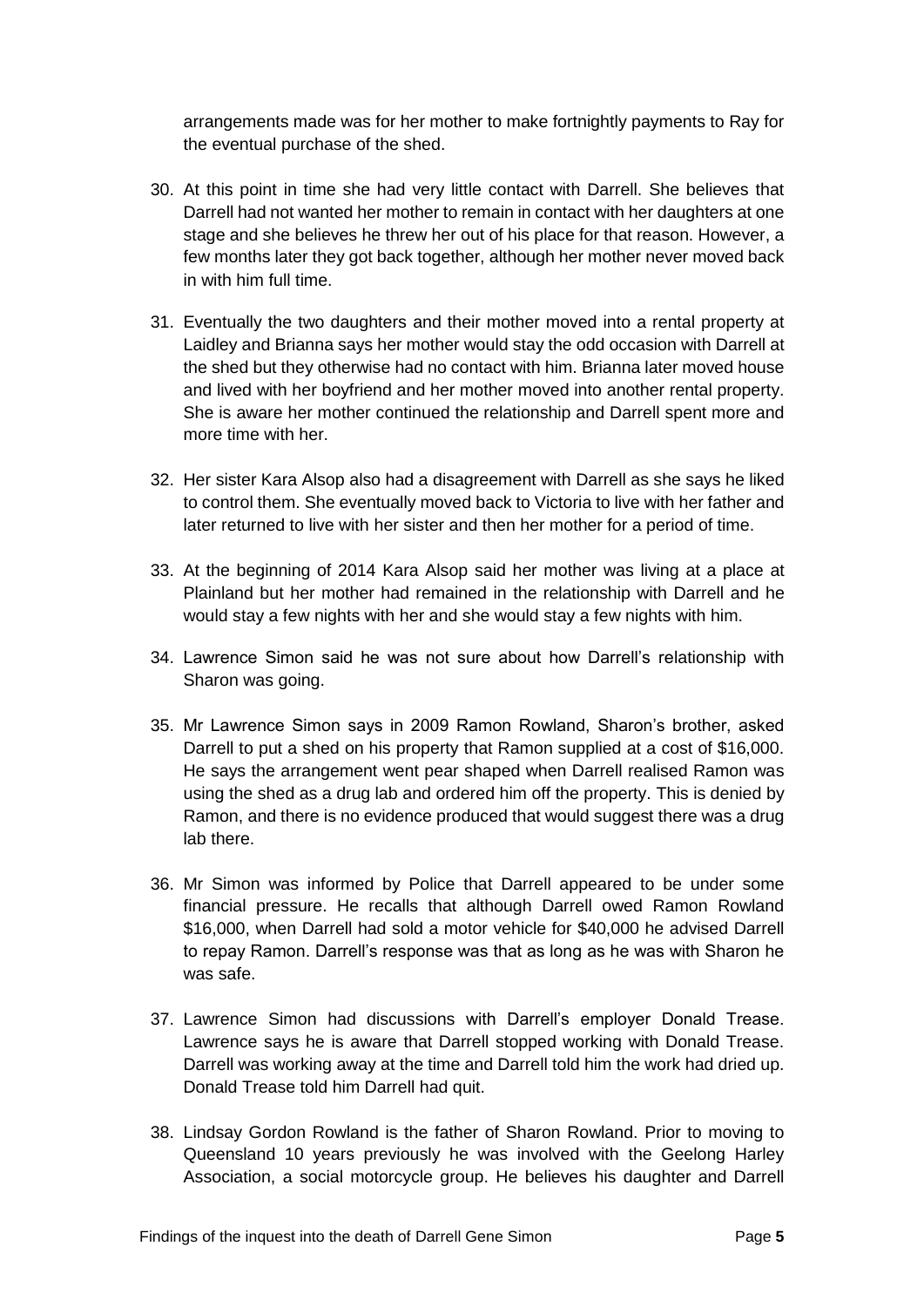Simon had been involved in an intimate relationship for about 6 ½ years. He took a liking to Darrell. He was aware there was some friction between Darrell and Sharon's daughters. He was also aware that Sharon would often spend several nights a week at the Laidley Creek West property.

- 39. Mr Lindsay Rowland stated that after they had been together for a couple of years Darrell and his son Ramon came up with the idea to build a large shed on Darrell's property. Ramon was at the time working as a correctional officer but was also running an auto upholstery business out of his shed in Laidley in his spare time. He believes the plan was for Ramon and Darrell to work on motor vehicles in the shed with Ramon doing his upholstery work. He believes Ramon borrowed money from the bank to put down the shed slab and purchased the shed and they both assisted in erecting the shed.
- 40. Mr Lindsay Rowland stated that after about six months Ramon moved out of the shed and moved his business to a shop in Laidley. There had been in difficulties in bringing vehicles out to the property as when it rained it became impossible to access. Darrell then installed a shower, septic system and moved into the shed to live there. Mr Lindsay Rowland believed that his son was initially making loan re-payments on the shed, however after Darrell moved into the shed his daughter started making loan repayments and had paid about \$6000 towards the loan over time.
- 41. Mr Lindsay Rowland is aware of a number of accusations concerning himself and his son that had been made by Darrell's father. He denies that he or his son are or where ever members of the Black Uhlans Motorcycle Club. His son now works with juveniles in South Australia and was previously in the corrections system in Queensland and would not have been able to do this if he had such connections.
- 42. Ramon Rowland confirmed an arrangement with Darrell where they would build a shed on Darrell's property and he would run his business out of the shed. He borrowed \$40,000. The cost of the shed was \$26,000. Darrell and he then constructed the shed. The plan was for him to lease part of land so that he could run the business from the shed. He said he was paying \$100 per week. He said there was a verbal agreement that if he decided to move or the business closed down, Darrell would pay him out for the cost of the shed.
- 43. Shortly after moving his business Darrell told him that he could not afford the payments on the land and he would have to sell. Ramon says he then moved his business to a shed in Laidley. In court Ramon denied he had been told to leave by Darrell because he was involved in illegal activities
- 44. Sometime later his sister Sharon approached him and said that she and Darrell were intending on using the shed as their place of residence and they would rent the shed from him whilst they were living in it. Sharon commenced paying him directly into his bank account but he says over a 13 month period he basically received 4-6 months rent out of the shed and lost the rest of the money.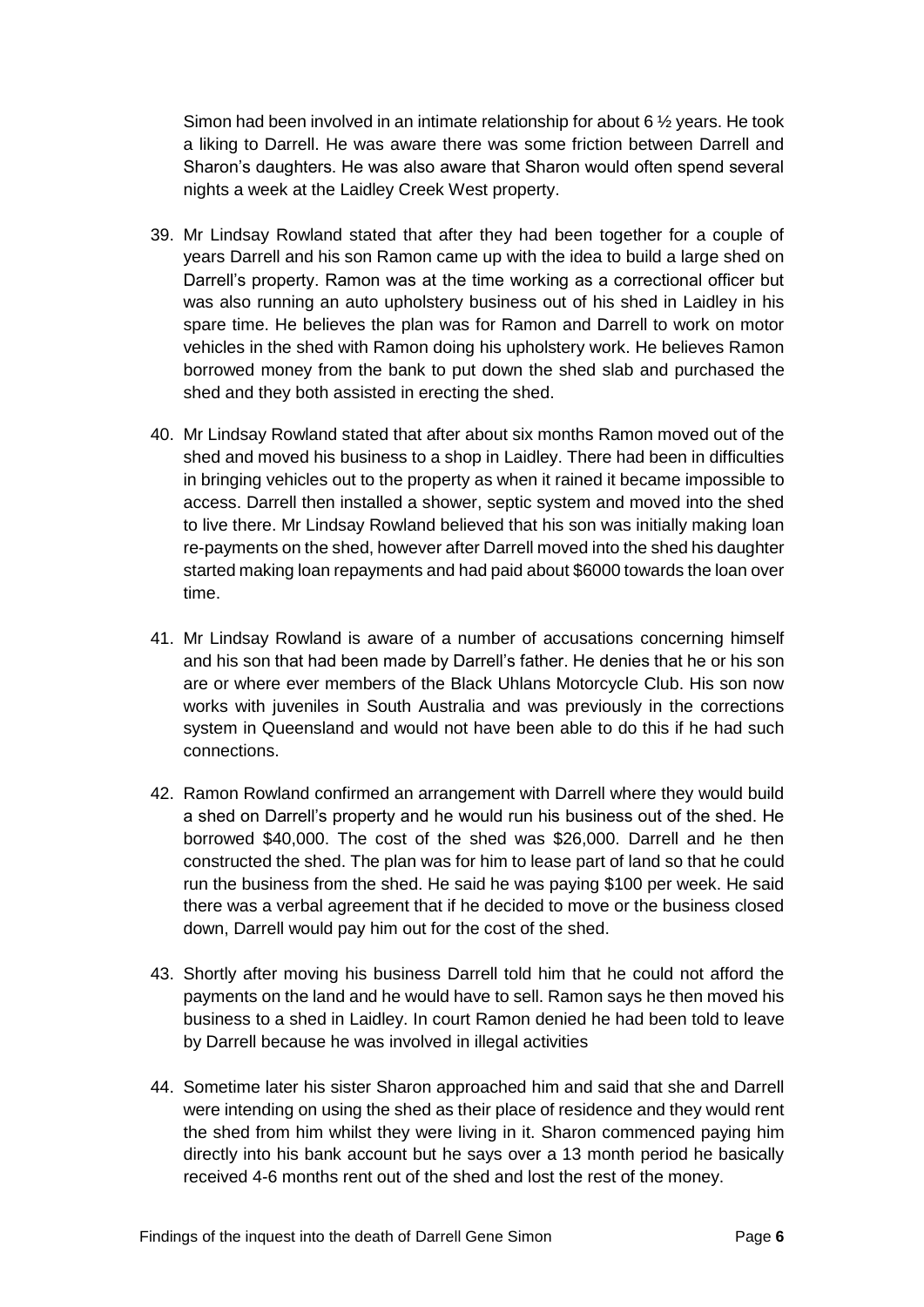- 45. Ramon says he has been provided with photocopies of Facebook pages made by Darrell's father. In those Facebook pages Darrell's father alleges that he and his father were members of an outlaw motor cycle gang; that he played some part in Darrell's disappearance and that Sharon was only being paid for sex by Darrell.
- 46. Ramon Rowland denied in his statement and in court as ever having being part of an outlaw motorcycle gang and stated he has had nothing to do with the disappearance and death of Darrell Simon.
- 47. Anthony Darney had known Darrell for nine years. He recalls Darrell having purchased a block of land out at Laidley Creek West and it was after this that Darrell was introduced to Sharon Rowland. At some stage he was advised that Darrell had gone missing.
- 48. Mr Darney knew Ramon Rowland well as he lived with him at one stage. Mr Darney was bemused with the suggestion Ramon was or ever had been a member of an outlaw motorcycle gang.

#### <span id="page-8-0"></span>*Financial stressors*

- 49. Donald Trease was Darrell's employer who had worked for him for some period of time and he was quite close to Darrell in that period. He stated that his character changed completely during the last 4-6 months whilst he was working for him. He was aware that he was experiencing some financial difficulties and he said he had provided some cash advances on about six occasions to assist him.
- 50. Darrell suddenly resigned from his employment and he did not tell Mr Trease what prompted his decision. Shortly after Darrell changed his mind but Mr Trease said he had made other arrangements. He says he was disappointed in the manner in which Darrell had suddenly resigned and told him it was too late. Just before he left his employment in June 2014 Darrell made a comment to him which surprised him to the effect "you know if I wanted to disappear, no one would ever find me." He stated he drew the nexus between that comment and the financial troubles he was having.
- 51. Simon Trease worked with Darrell and stated that when Darrell resigned it was during a time when they were working at Tara and were staying in a caravan and Darrell complained about the accommodation. He believed his father told Darrell to not bother coming back.
- 52. Ian Grant was a neighbour who was not on particularly good terms with Darrell Simon. There were a number of issues concerning fences, cattle and dogs. This dispute had been a long standing state of affairs. There is no evidence to suggest Mr Grant has anything to do with Darrell going missing or his death.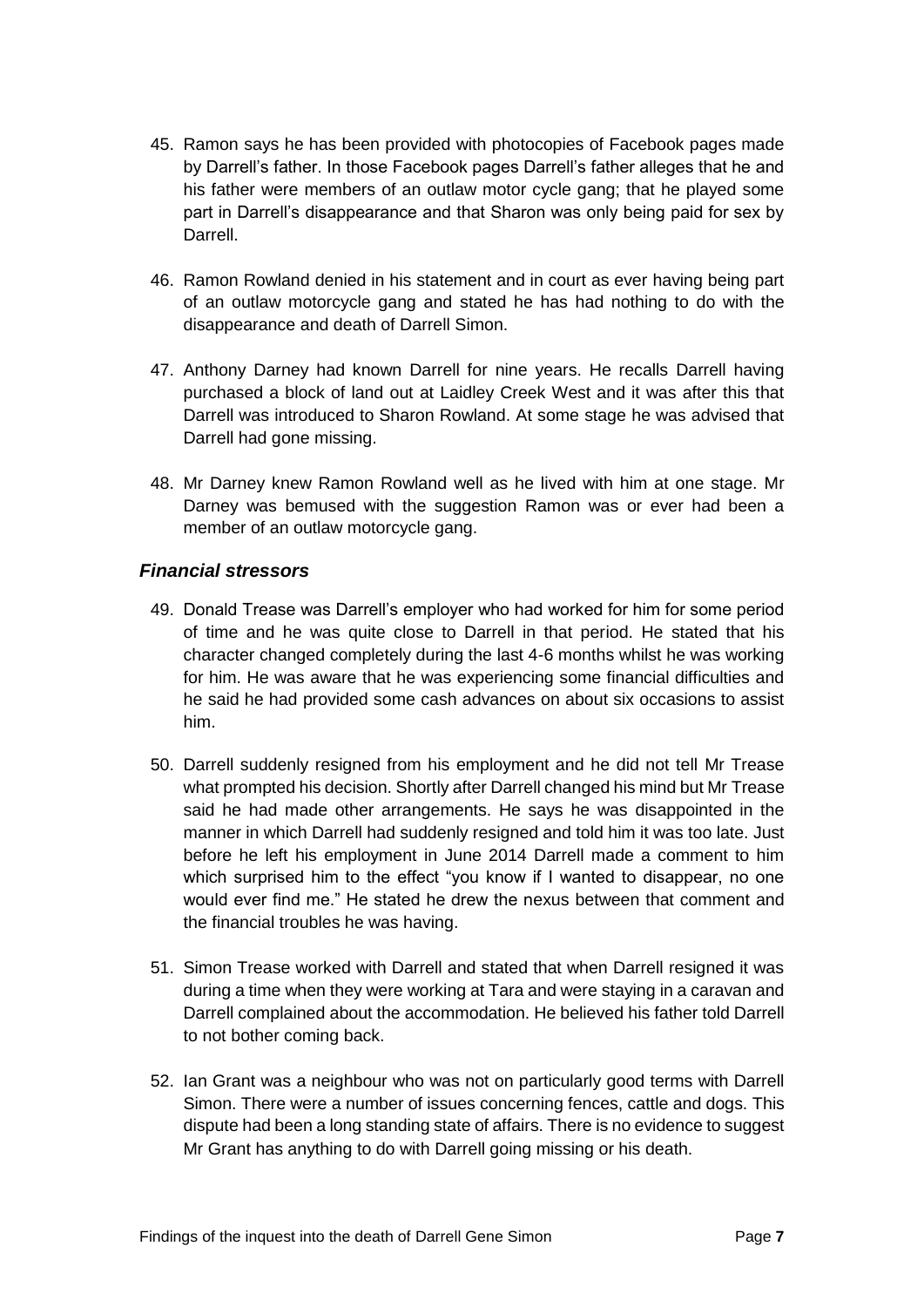- 53. Ms Rowland also told police that she thought Darrell was up to date in his mortgage repayments. She said in court he was struggling financially and sold his beloved General Lee vehicle to make repayments as the bank had been calling him almost every day. She presumed this went to the bank and he was up to date. He had placed the property on the market for \$350000 but it had been on the market for a while and there was no interest in the property. Sometime after Darrell was reported missing Ms Rowland says she received advice from a loan company that she was behind in repayments for her motor vehicle that Darrell had been paying. She then became aware that Darrell had been withdrawing money out of an account they both had access to.
- 54. Ms Rowland was asked why Darrell may have taken his own life. She thought he could not handle losing his rural property, he was struggling financially and was having arguments with his neighbour. She stated that Darrell had too much pride in himself to let the property go and would have been worried what people would think of him if he lost the property.
- 55. Bank records show Darrell owed \$212,406 on his mortgage as at one July 2014 and stopped making regular payments at the end of June 2014. He made one small payment of \$200 on 11 September 2014.There was very little money in other bank accounts and no evidence of a regular income being paid into the accounts.
- 56. At some time in 2014 Lawrence Simon says Darrell told him he was not able to pay his mortgage and had difficulty paying his bills. Mr Lawrence Simon says he paid Darrell to do some major concrete work for him to help Darrell out financially.
- 57. About two weeks before he disappeared Lawrence Simon said he had agreed for Darrell to come and live at his home and move his personal property into a shed on his property and let the bank resume his property. In his evidence he said this was so Darrell could *"forget about everything going wrong in his life".* When asked to expand on this Lawrence Simon explained that Darrell was out of work and had no money. He had told Darrell to go on the "dole" but Darrell refused. He stated Darrell knew he was going to lose his rural property. Lawrence Simon said in court the property meant everything to Darrell.
- 58. Mr Anthony Darney recalled that he must have seen Darrell only 2-3 days before he was reported to have disappeared. They had a general conversation and then Darrell said out of the blue "would you be interested in buying my Commodore". He knew this was a vehicle that both Darrell and Sharon used to drive around in. Mr Darney asked him how much he wanted for it and Darrell said \$4000 and he told Darrell that was probably too much and it would only be worth around \$2000. Darrell was also interested in selling his ride-on lawn mower. Darrell then changed the conversation and started to talk about bankruptcy. Darrell asked Mr Darney if he had been bankrupt before and Mr Darney said he had. Mr Darney told him the bankruptcy authorities would take his assets and probably take his land and shed. Darrell then made a comment "what if I went missing. What can they do." Anthony Darney said he did not know the answer to this question, but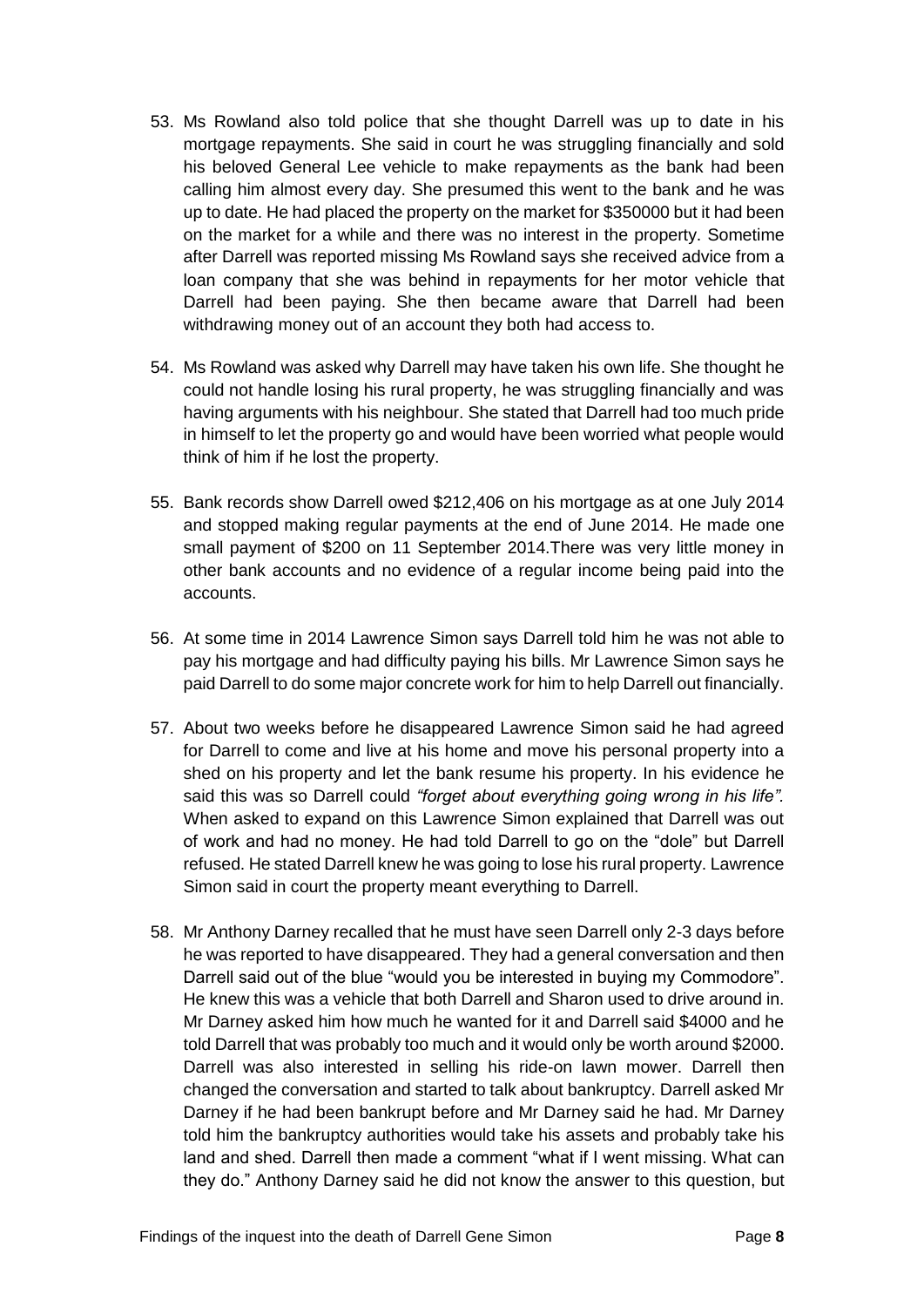suspected the bank would freeze all of his assets. Darrell then spoke about giving his property to his father.

59. Mr Darney said in the time he had known Darrell he had never openly spoken about his finances at all and he sounded strange on the day that he said this. He later found out that Darrell had sold his motor vehicle and also a ride-on lawnmower. Mr Darney stated in court that Darrell loved his rural property and he was always toiling on it.

#### <span id="page-10-0"></span>*Events leading to reporting the disappearance*

- 60. On 8 November 2014 Sharon Rowland went to Melbourne for a family function. While she was away she says Darrell stayed at her address and looked after it for her. She returned on 14 November 2014. They had dinner together and returned to her residence. On 15 November Darrell got up early and went for his usual morning bike ride and later returned. There was nothing unusual with what was occurring and she says Darrell stated he had missed her whilst she was away. They had a few drinks during the day and watched the V8 racing, something Mr Lawrence Simon said his son was known to be a fan of.
- 61. On the following morning of Sunday 16 November, Darrell again got up early to go for a bike ride. He had recently purchased a bicycle from Supacheap Auto. Ms Rowland says he gave her a kiss and said he would see her later. There was nothing about his demeanour to give her any concerns and she thought that they were in a good place as far as their relationship was concerned. She said she expected him back in a few hours so he would watch the V8's.
- 62. Darrell did not return that day but Ms Rowland did not think anything of this and she imagined he must have ridden out to his property and stayed there. This was not the first time this occurred but on a previous occasion she came and picked him up from the property. After Mr Simon had not contacted to her for a day or so she says she still had no reason for concern and just thought he must have wanted some time away.
- 63. Ms Rowland later told police she had become concerned after a few days and had sent a text message to Darrell with no response. She was shown telephone records which indicated she had not sent a text until 8:54 am on Friday 21 November 2014. She said she was sure she tried to contact him on the Wednesday and went there on the Thursday. She may have used another mobile. She did not think it was that long before she tried to contact him.
- 64. Ms Rowland says it was not until the Thursday of 20 November that she became concerned. In evidence Ms Rowland says she went to the property to look for Darrell. She drove out to the farm and saw that his mail was piled up in the letter box. She used a key to enter the shed and could see that nothing appeared to be out place. She then telephoned Darrell's father, Lawrence Simon, and asked if he had heard or seen from Darrell and he said he had not. Later that afternoon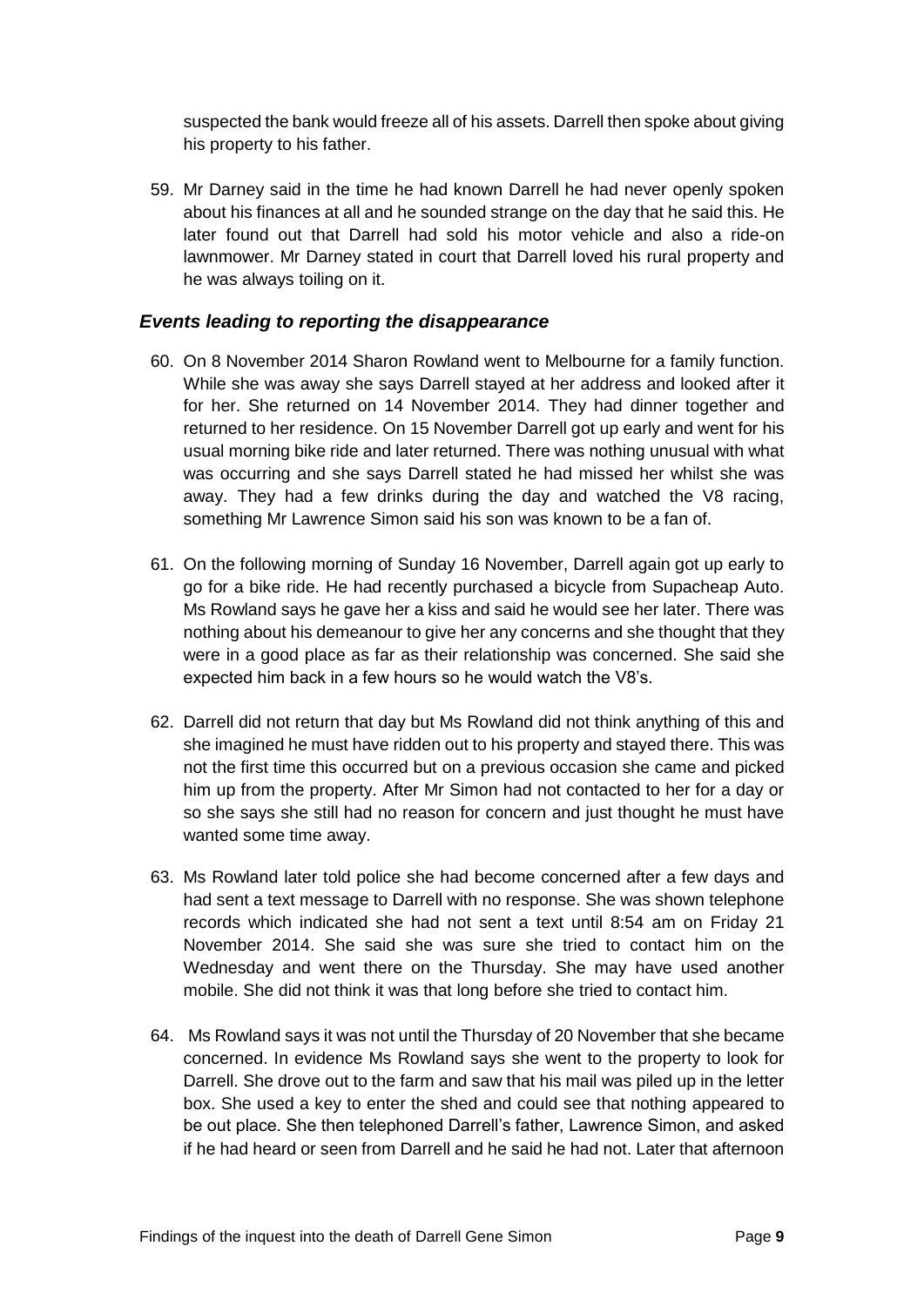Lawrence Simon rang her and told her he was going to report the matter to police as a missing person.

- 65. Mr Ian Grant gave evidence that at the time Mr Simon went missing he telephoned Sharon Rowland because a stallion of hers had come onto his property. He was not sure of the precise date only that is was near the end of November. He says Ms Rowland came out and rounded the stallion up with some assistance. Mr Grant says Ms Rowland told him that Darrell Simon had up and left her high and dry and she seemed annoyed about this. Ms Rowland denies she made this statement. Mr Grant thought it was odd that she was concerned about Darrell being missing as he had only been gone a short while.
- 66. Ms Rowland told police in an interview it was at the stage when she had been contacted about the horses she thought Darrell must not be at the property and that is why she attended.
- 67. After hearing the evidence I consider the most likely scenario is Ms Rowland was contacted by Ian Grant about horse/s being on his property. She thought Darrell must not be at the property and she attended on 20 November. She did not do anything about her horse/s that day, consistent with the evidence of PCSC Roberts who said her saw her leading a horse away on the property when he attended on 23 November 2014. She then telephoned Darrell's father on 20 November and when he said he had not heard from him she commenced her series of text messages from 21 November.
- 68. Towards the end of 2014 Brianna Alsop recalls a conversation with her mother where she asked where Darrell was and her mother said he had ridden his bike out to the farm. Sharon had only just come back from Victoria. In court Brianna said she was told by her mother that Darrell had gone on a bike ride to his property and she had expected him only to be gone a few hours. She recalls her mother saying she contacted police after a few days.
- 69. Brianna thought things were very good between her mother and Darrell around this time and she has no reason to suspect he went out to the farm because of any argument.
- 70. Kara Alsop remembers a time in November 2014 when her mother rang her and told her that Darrell had gone for a bike ride and had not come home. Her mother told her he had left and she had not seen him since that time. Her mother also said Darrell had given her a kiss and said that he would see her later. Her mother had expected him back. She understood her mother had gone to his property and noted he had left his wallet and other property at her house. Ms Alsop is aware that Darrell was later reported missing to police.
- 71. Lawrence Simon last saw Darrell on 11 November 2014 when they had gone to Toowoomba that day to take Lawrence to hospital for a regular appointment. Darrell appeared to be in a good mood and they were talking about him moving in.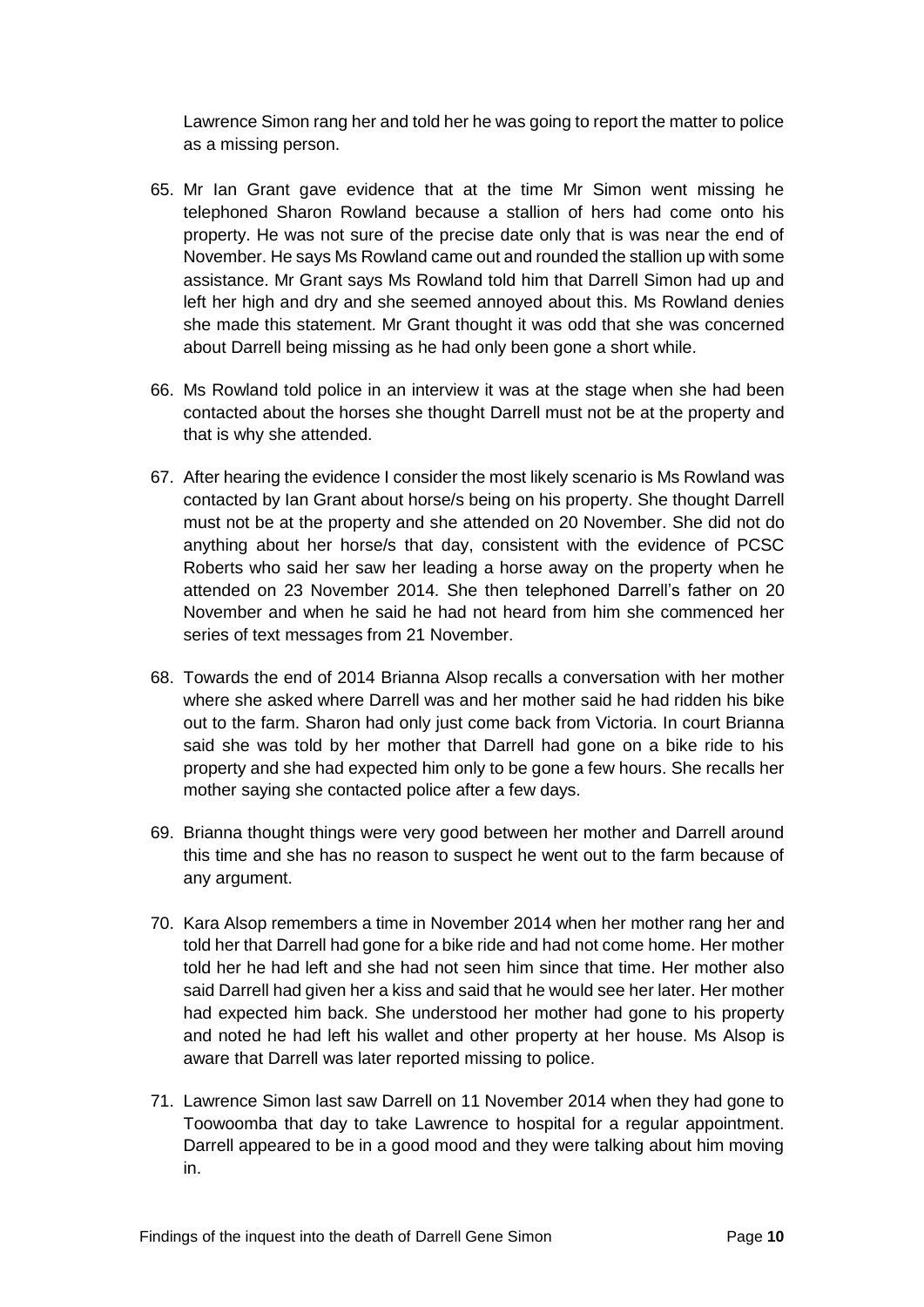- 72. Lawrence Simon says his brother Greg spoke to Darrell on the evening of 14 November 2014 and according to Greg he appeared to be in a good mood.
- 73. Lawrence Simon says that Darrell had not spent any real time with Sharon since late 2013 after she moved out of the shed. He says Darrell spent his weekends with his brother Greg on Bribie Island or at his shed at Laidley Creek West.
- 74. Mr Lindsay Rowland also recalls that he had a conversation with his daughter a week or two after she had returned from a visit in Victoria. She told him that Darrell had gone back out to the farm. She said she did not consider this unusual as they would often spend a few days together and then one or the other would go back to each other's property. A few days later he had a conversation with his daughter where she sounded more concerned and it was apparent she had been out to the farm and had located a large amount of mail in the mailbox.
- 75. Sometime after Darrell went missing Mr Lindsay Rowland believes Darrell's father had attended the property and had put glue in the locks on the gate to stop his daughter from going onto the property.
- 76. Mr Lindsay Rowland was also aware that both Sharon and Darrell's father had been removing items from Darrell's shed including motor cars and model vehicles. Mr Rowland had not assisted Sharon in removing any property.
- 77. Mr Lindsay Rowland is also aware that Sharon has taken an old fibreglass boat from the property that he believes had no real value but his daughter stated she wanted it because it reminded her of him.
- 78. Mr Ian Grant also stated he noted that after about two or three weeks since his disappearance he saw Sharon Rowland driving her vehicle through his property to gain access to Darrell's property and could see she was removing property from the shed in which Darrell lived.
- 79. A week later he saw Sharon Rowland driving a motor vehicle with a car tray removing property. This occurred 2 to 4 times. He had been asked by Lawrence Simon to keep an eye on the property and to call if he saw anything unusual and he made this call.
- 80. Mr Simon's father Lawrence Simon attended Ipswich police station on 22 November 2014 to report his son missing. He told Constable Daniel O'Keefe that his son's girlfriend Sharon Rowland had only just told him that she had not seen Darrell in over a week after he had left her house for a bike ride. He had concerns for his son's welfare.
- 81. Constable O'Keefe also contacted Sharon Rowland. She told him they had been in a relationship for six years and he was able to obtain details about when she had last seen him. She also told him she had not reported him missing because she thought he would come home. Constable O'Keefe then got in contact with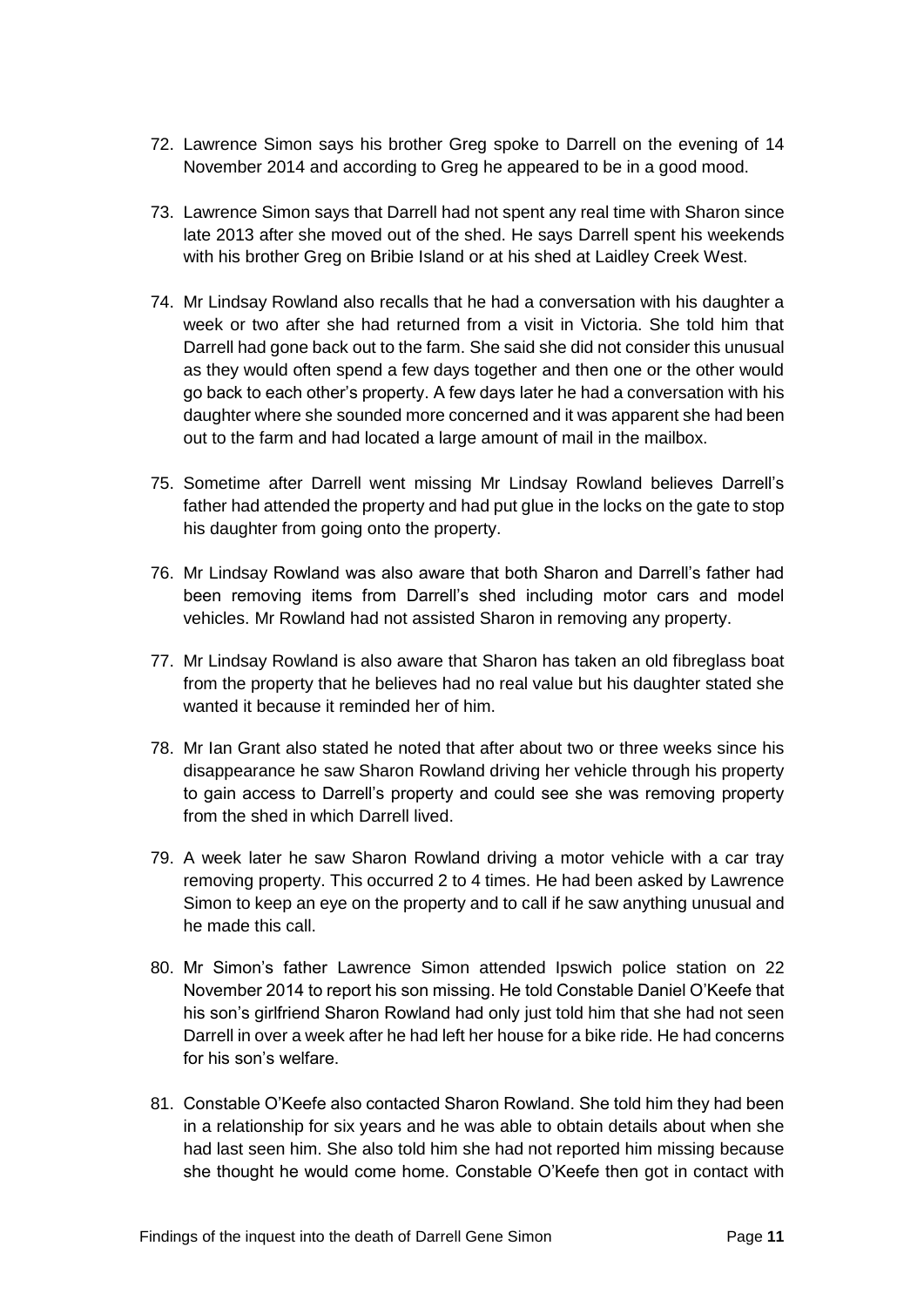CIB and made arrangements for other police to attend Sharon Rowland's address.

- 82. Constable Christopher Borg took up with Sharon Rowland early on the morning of 23 November 2014. He was handed Darrell Simon's wallet containing ID and credit cards and also keys to the house. He and Constable O'Donnell then proceeded to the rural property and walked around the shed/residence and then inside the shed looking for anything out of place or for any signs that Darrell Simon had been there recently. He did not notice anything that was out of place.
- 83. Sergeant Michelle McTaggart attended upon Ms Rowland at her address at Plainland on 24 November 2014 to collect clothing similar to what Mr Simon had been wearing on the date of his disappearance and to obtain further details of the bicycle that he was believed to have been riding. Sgt McTaggart also attended later that evening where she was able to photograph a large box, which depicted a mountain bike and inside the box was a receipt showing that it had been purchased at Supacheap Auto at Ipswich on 4 October 2014. It was later confirmed by Police the bicycle was purchased on 4 October 2014 by Mr Simon at Supercheap Auto at Riverlink Shopping Centre.
- 84. There was some contention as to what clothing was described by Sharon Rowland. In her initial response to police she described black bike pants and a grey t shirt. She provided a t-shirt to police, which some evidence suggests it was more of a brown colour provided. Ms Rowland provided her written statement on 19 March 2016 and described the shirt as black with white and blue stripes
- 85. Darrell Simon's half-sister, Laura Lorang-Simon was contacted by her father by text on 22 November stating Darrell had not been seen for 6 days. The next day she and her father travelled to Darrell's property and all looked secure and nothing was out of the ordinary. They then went to speak to Sharon Rowland. Laura stated it was only after it became apparent Darrell had left his personal effects at Sharon's house that she became concerned. Otherwise she said it was not uncommon for Darrell to go away for periods of time but he generally would say something.
- 86. Laura stated she was aware there had been two versions provided by Sharon as to the time he left for his bike ride, one being 6 am and the other 9 am. This evidence comes through Constable Daniel O'Keefe who recorded his conversation with Ms Rowland on 22 November 2014 as stating two times being 6 am and 9 am. Ms Rowland conceded there seem to be two times but her other consistent evidence was that Mr Simon left at a time when it was breaking daylight.
- 87. Laura and her partner then started searching the streets and creeks in the area and noted where they had gone on a map provided by police. They went to a few places where they believed Darrell may have gone but no information was received.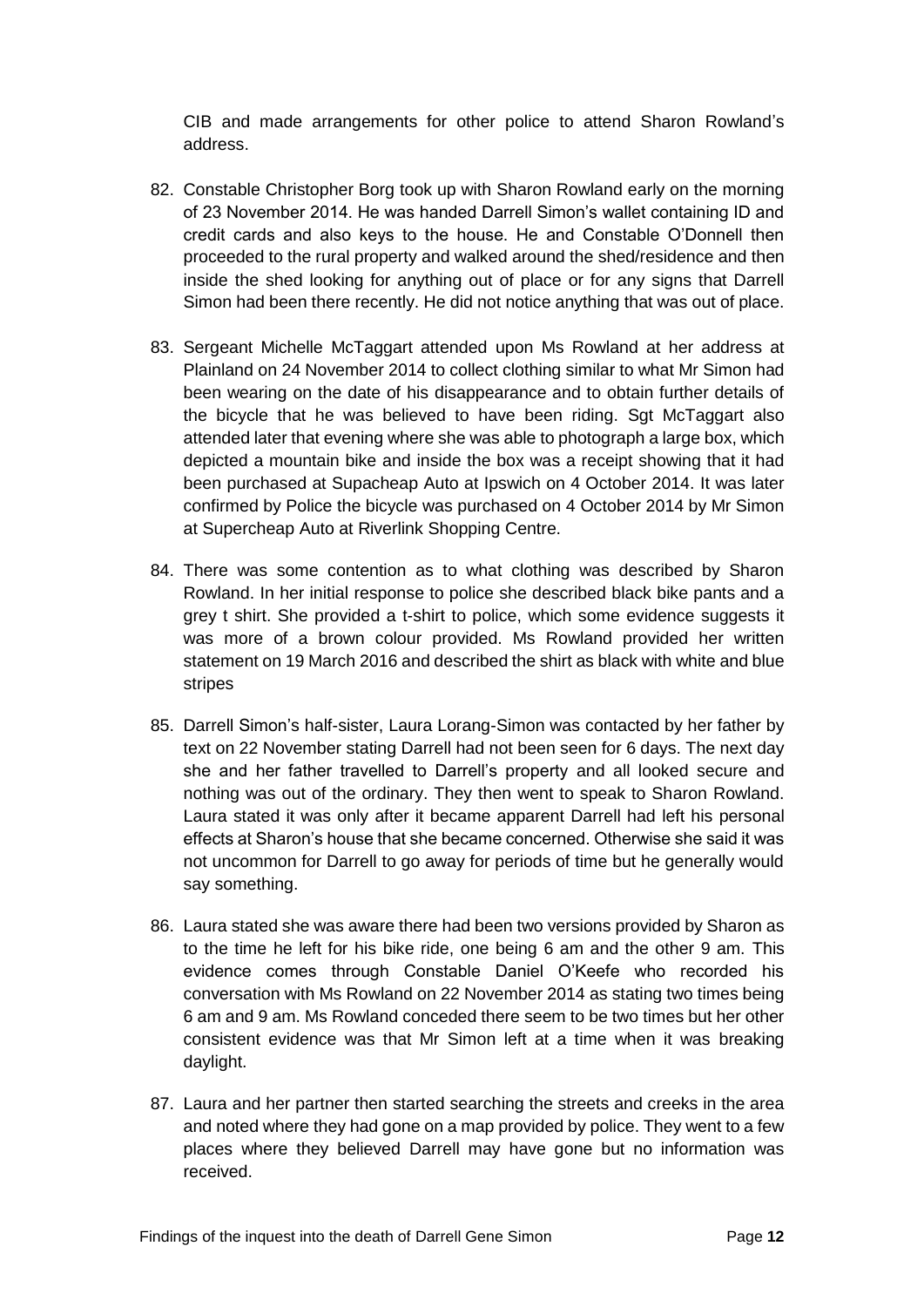88. In the last paragraph of her statement Ms Lorang-Simon stated she could provide other information if required. She was asked in court if there was any other information she could provide relating to the circumstances of Darrell's disappearance and death and she said no.

#### <span id="page-14-0"></span>*Searches*

- 89. Sergeant Anthony Harm was the QPS search coordinator and conducted a search of Darrell Simon's property with SES volunteers on 23 November 2014. This was seven days after the disappearance. He coordinated numerous searches of other areas over a number of months.
- 90. Sgt Harm was appointed the search coordinator by his Officer in Charge Senior Sergeant Bourke on 23 November 2014. Sgt Harm received a report regarding the missing person noting that Darrell Simon had left the address at 10 Mountain View Road, Regency Downs at about 6 am on 16 November 2014 and had not been seen since. It was thought his destination may have been his property at Lot 3 Valley Vista Crescent, Laidley Creek West.
- 91. Sgt Harm performed an initial visual search of the property on 23 November 2014 in company with Plain Clothes Senior Constable Timothy Roberts and stated he formed some initial theories about the missing person. These included:
	- a. He had been accidentally hit by a vehicle while riding and was injured or deceased along the roadway
	- b. He had been hit and killed by a motor vehicle and his body had been removed and disposed of
	- c. He had staged his own disappearance
	- d. He was despondent and had self-harmed
	- e. He had been the subject of foul play or third party intervention
- 92. Sgt Harm arranged for mobile telephone tracking and triangulation. He contacted the local State Emergency Services (SES) with a view to performing a land search of the property. He contacted police air services to arrange for an initial aerial search and he was the spotter in the helicopter. This all occurred on 23 November.
- 93. Sgt Harm briefed a group of SES members who were led by group leaders Shane Engel and Shaun Engert. Ground searches commenced on the afternoon of 23 November. Before commencing the search Sgt Harm briefed the SES volunteers about the possibility of despondency or foul play; the need to identify disturbances in the vegetation on the ground; and the potential for smelling or seeing decomposed remains. A group of six SES members were tasked with searching from the northern boundary towards the south with the second team of six tasked with searching from the southern boundary towards the north. A GPS receiver was provided to each team. After approximately two hours the searchers returned to the starting point and reported that the area had been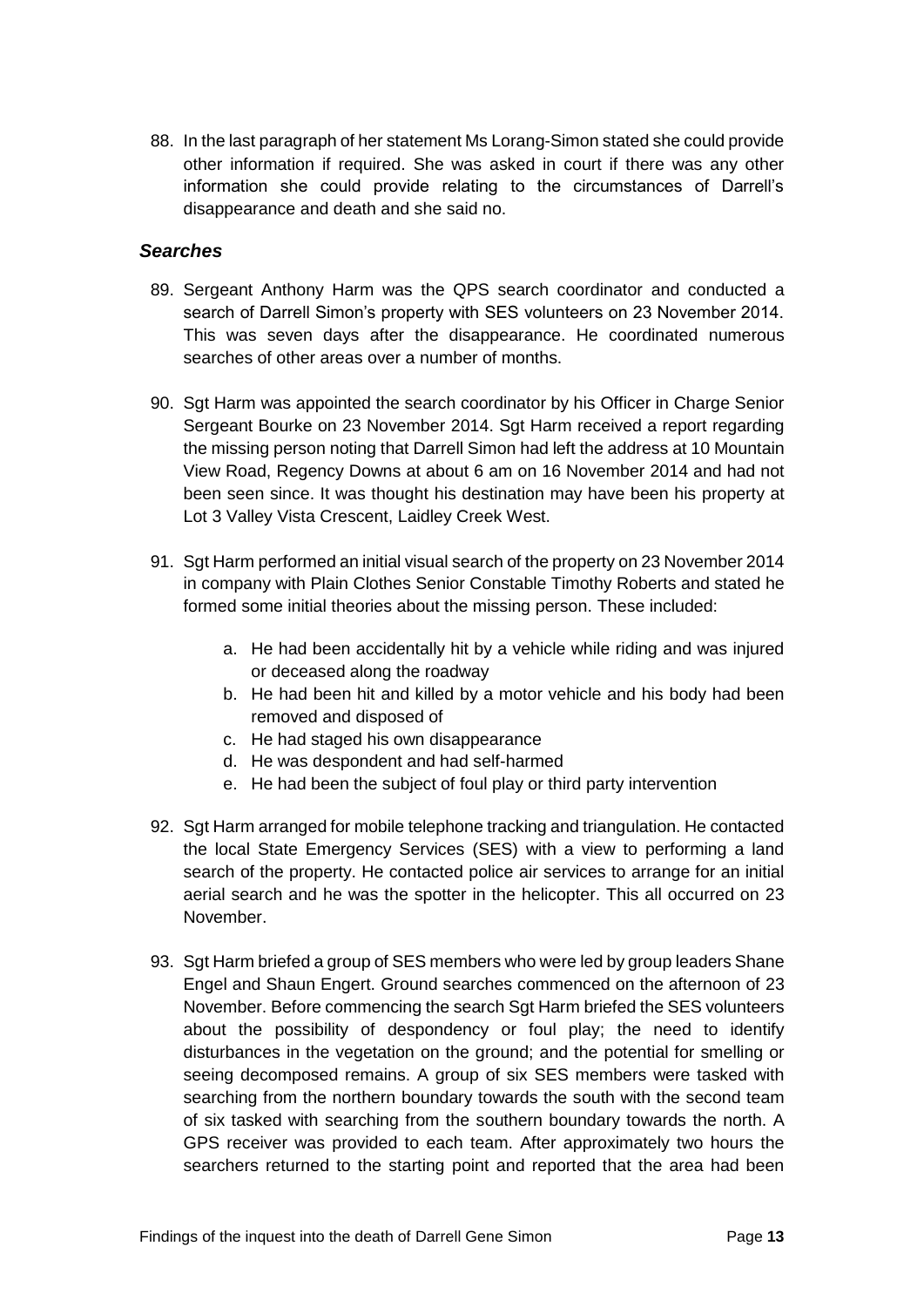searched to the best of their ability. Due to the thick scrub, lantana and the state of the terrain there were numerous areas that were not able to be searched. Areas of thick scrub and lantana were searched from the outside and where possible a visual search was done through the dry vegetation. The search teams advised that they had reached the western boundary as tasked.

- 94. Sgt Harm states he obtained a Google map of the property and says he knew the boundaries from his discussion with Sharon Rowland. Each SES team had a GPS. Sgt Harm says he relied on the searchers to identify they had reached the western boundary and he had not seen it for himself.
- 95. Shane Engel was a Team leader for his SES group and took part in the search of the Laidley Creek West property. He recalls receiving a briefing from Sgt Harm and Snr Sgt McDonald. He led one team and Shaun Engert led the other.
- 96. From his memory Mr Engel said his team searched from the boundary fence at the north eastern corner and conducted parallel sweeps back and forward until they came back to the big green shed at the bottom of the driveway. On each sweep they went all the way to the boundary line to complete a thorough search. The other team finished their search at about the same time. They were briefed to be alert for the missing person, bicycle, a helmet or any other clothing which he was last seen wearing.
- 97. Mr Engel said in court that the briefing included that there was no internal barb wire fence inside the property although they found one or two sections of barb wire fencing. He did not see anything of interest during the ground search. They also searched around a dam on what they thought was the property but did not go into the water. Mr Engel described the dam as being towards the bottom of the property. He said it seemed more than a waterhole as it had a bank to it. Mr Engel said they were out there for most of the day in hot conditions. He presumed they had searched the whole of the property.
- 98. Sean Engert was the acting deputy team leader. He recalls the day as being very hot. He recalls receiving a standard briefing from QPS and was given a google map by police, which had the boundaries highlighted. He was shown a map in court and recognised the property and the blue boundaries highlighted. He searched more on the western side up the hill towards the north eastern corner. He also recalls seeing a dam on the lower side of the property. It is now apparent this dam was on another property to the south of Darrell Simon's property. There was no boundary fence between the two. Sat Harm had seen the team go down to that property from his observation point and had to get them to get back on track.
- 99. A neighbour, Ian Grant noted that in relation to the search conducted that it was apparent a large number of markers had been left on trees inside an adjoining property and he thought at the time a thorough search must have been conducted on this property. He found it hard to believe that a similar thorough search of Darrell's property did not locate him.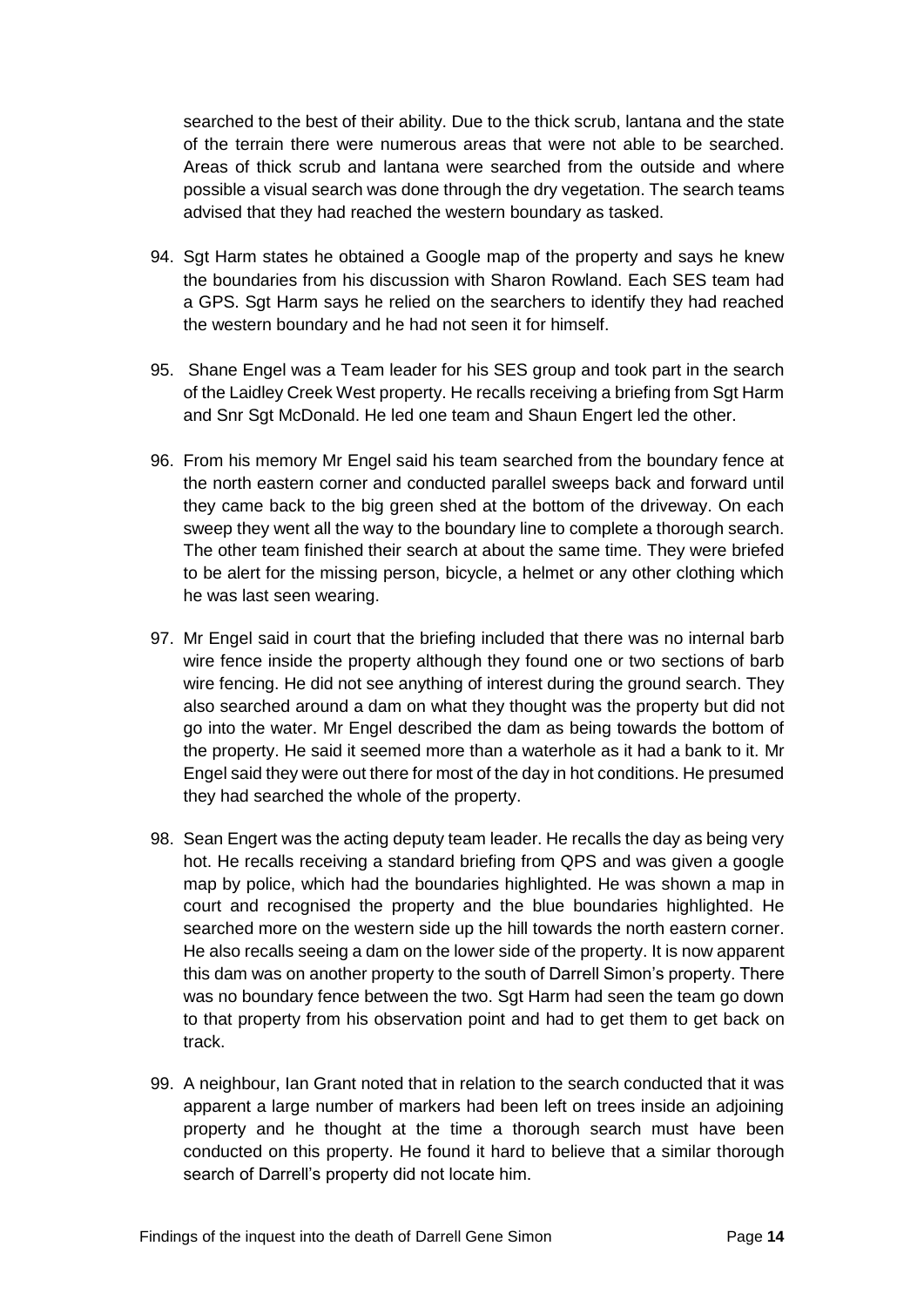- 100. It is apparent the SES searchers had searched part of a property belonging to a Warren Laffen. This property was to the south of Mr Simon's property and had been fenced by Mr Simon, but after a dispute between Mr Grant and Mr Simon, the fence was removed. On this property was a dam, which was the one reached by SES searchers.
- 101. Sgt Harm also received information of the last mobile telephone contact on 16 November 2014 where "pings" to towers situated at Plainland and then Laidley were noted. On 24 November 2014 searches were conducted in motor vehicles by 15 SES members on roads in the Summerholm area towards Laidley. This was to ascertain if he had some somehow come off his bicycle. SES were requested to undertake foot searches in those areas that were not visible from the roadway. They also conducted foot searches of a number of areas due to the thickness of the vegetation bordering the road. A bicycle pedal was located at Zischke Road with subsequent enquiries confirming it was not related.
- 102. Mr Engel and his group were called upon by police a few days after the property search to assist with further searches and search an area of land on Laidley Creek West Road as a targeted area of long grass between the roadway and the nearby creek. He was also aware that other SES members conducted a vehicle search. In none of the searches was anything of interest located.
- 103. A further air search was conducted on 25 November 2014.On the same day further mobile and foot searching was done on the same roadway in the opposite direction to the previous searching to provide a different perspective to searches.
- 104. On 26 November 2014 further vehicle searching was conducted in the vicinity of Darrell Simon's property and surrounding roads.
- 105. On 9 February 2015 a bicycle helmet was found at the intersection of Summerholm Road and Prufert Road, Summerholm. Sgt Harm arranged for SES staff on foot and horseback to search the area. The helmet was ultimately discounted as being related to the incident.
- 106. On 23 March 2015 a land search was conducted where Laidley Creek West Road is bordered by Laidley Creek near Mulgowie. This was a search over rugged and steep sections of the creek bank.
- 107. On 12 February 2016 Sgt Harm attended the property after receiving information about the bicycle that had been located in the dam. He conducted a land search of the area around the water's edge of the dam and located nothing. The bicycle became exposed as water levels in the dam dropped.
- 108. The Officer in Charge of Laidley Station at the time was Senior Sergeant James McDonald. He reviewed and provided advice and guidance during the missing person investigation and was involved in some of the search activities. He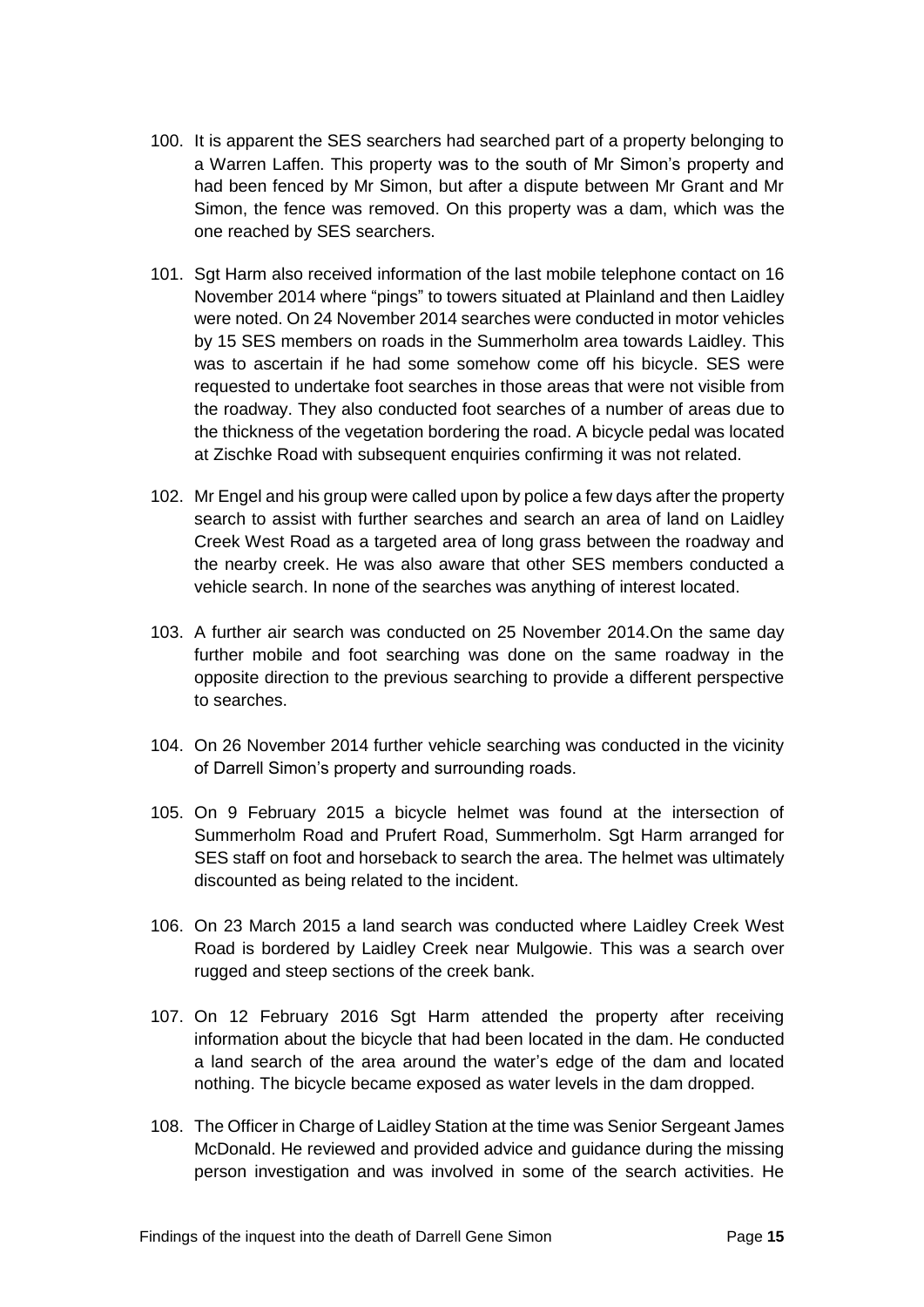approved media releases through police media and local media channels including dressing an officer in clothing to Mr Simon and riding a similar bicycle.

109. Snr Sgt McDonald also followed up on a number of other leads that had been provided to police including possible sightings of Darrell Simon but no relevant information was obtained. Police were also instructed to intercept vehicles on Mountain View Road on 27 November 2014 to see if there was any information concerning possible sightings of Mr Simon. No information was obtained. Letters had been located from financial institutions including, from the Commonwealth Bank about foreclosure on the property and eviction as well as from Esanda relating to a motor vehicle. He passed this information on to both Sharon Rowland and Lawrence Simon.

#### <span id="page-17-0"></span>*QPS review of search*

- 110. Sgt Harm attended the property on 7 June 2016 after receiving information that bones had been located in the north-west corner of the property. Sgt Harm states that following the discovery of the remains he could not understand how they were missed in the initial search. He reviewed the maps and spoke with an SES search member. He then discovered during this process that the property was partly divided by an internal fence. There was no indication that was the case when the search was conducted. After he realised his mistake he notified his District Officer and the District Officer sought a review of the search.
- 111. It is apparent there was some internal fence at about half way to the western boundary going north/south although Mr Engert stated the fence was not substantial and only partly divided the property. That was evident from my view of the property conducted in the presence of all legal representatives just prior to the inquest. It also became evident from the evidence of Mr Engert (who had not previously provided a statement) the SES searched an area that was highlighted on a map produced by Sgt Harm and this is precisely what they searched. Mr Engert identified the map and it is clear only half the property was searched.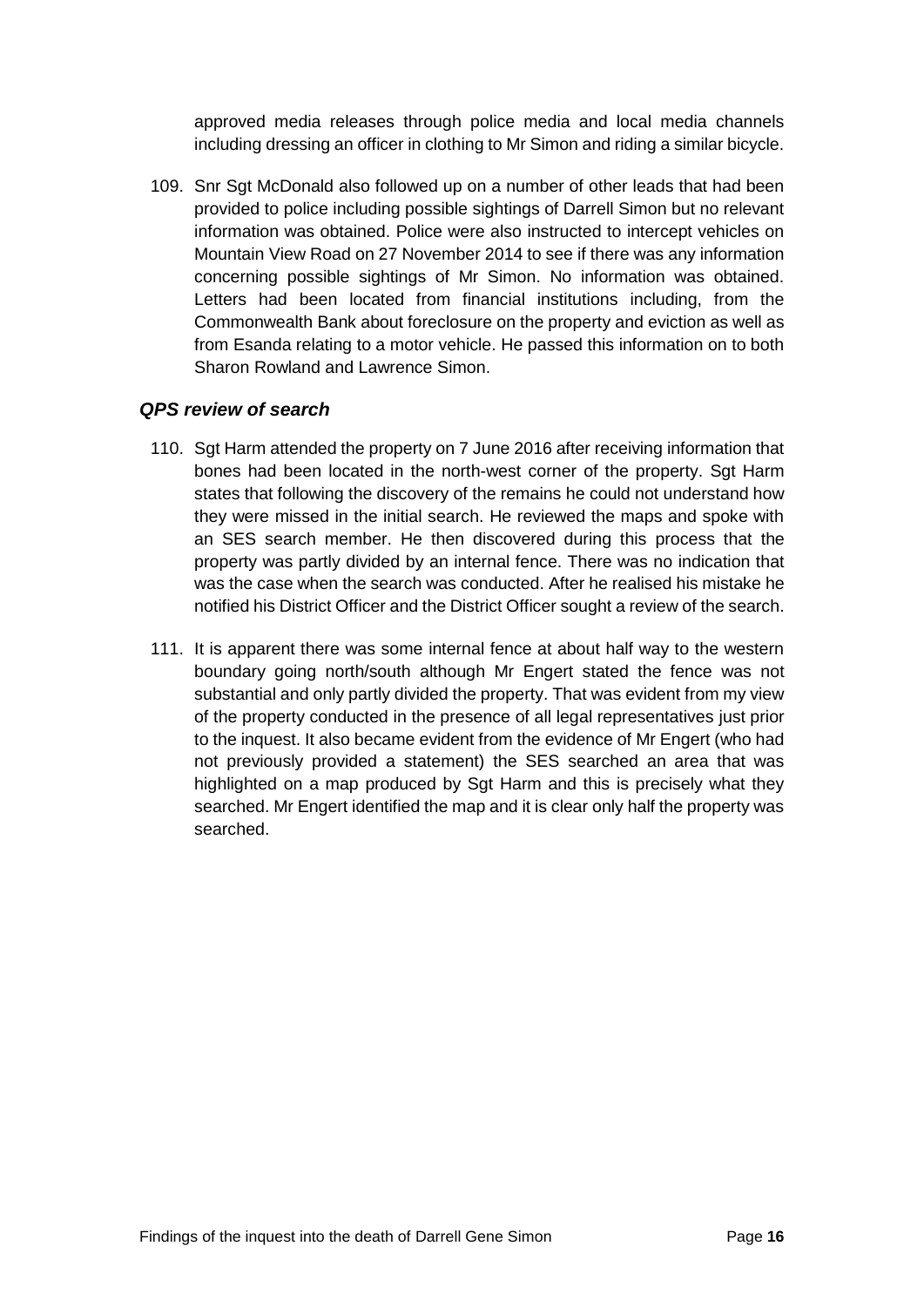

– Lot 3 Valley Vista Cres, Laidley Creek West

- 112. The State Search and Rescue Coordinator and Training Officer, Senior Sergeant Whitehead conducted a review of the search and a report was prepared and dated 29 July 2016. The court only became aware of this review a week out from the inquest and the report was only received on 12 September 2018 just prior to the inquest commencing.
- 113. It is now apparent from interrogating downloads of the two GPS devices, only the eastern portion of the property, being approximately half of the property, was searched. The review suggests that unknown to either of the SES or Sgt Harm as the search coordinator, the property had a fence dividing the eastern and western halves in two approximately equal sized areas. The review stated that neither of the missing person's partner nor father provided any information about the fence. The briefing given to SES was to search from north to south from the eastern boundary to the western boundary. The search conducted identified large areas of impenetrable scrub and lantana preventing a standard line search from being undertaken. These areas of thick vegetation were searched from the outside.
- 114. Given the status of the terrain and thickness of the vegetation in the eastern searched portion the review stated it was reasonable to assume that the western portion of the property was of a similar nature. It was therefore reasonable to assume that if it was not possible for the SES to search parts of the property due to the density of scrub and lantana, a similar situation would apply on the western portion. The area in which the bones were located was in thick scrub and lantana, and it was through clearing and drought over the subsequent time that the vegetation became thin enough for the current owners to access the area and find the bones.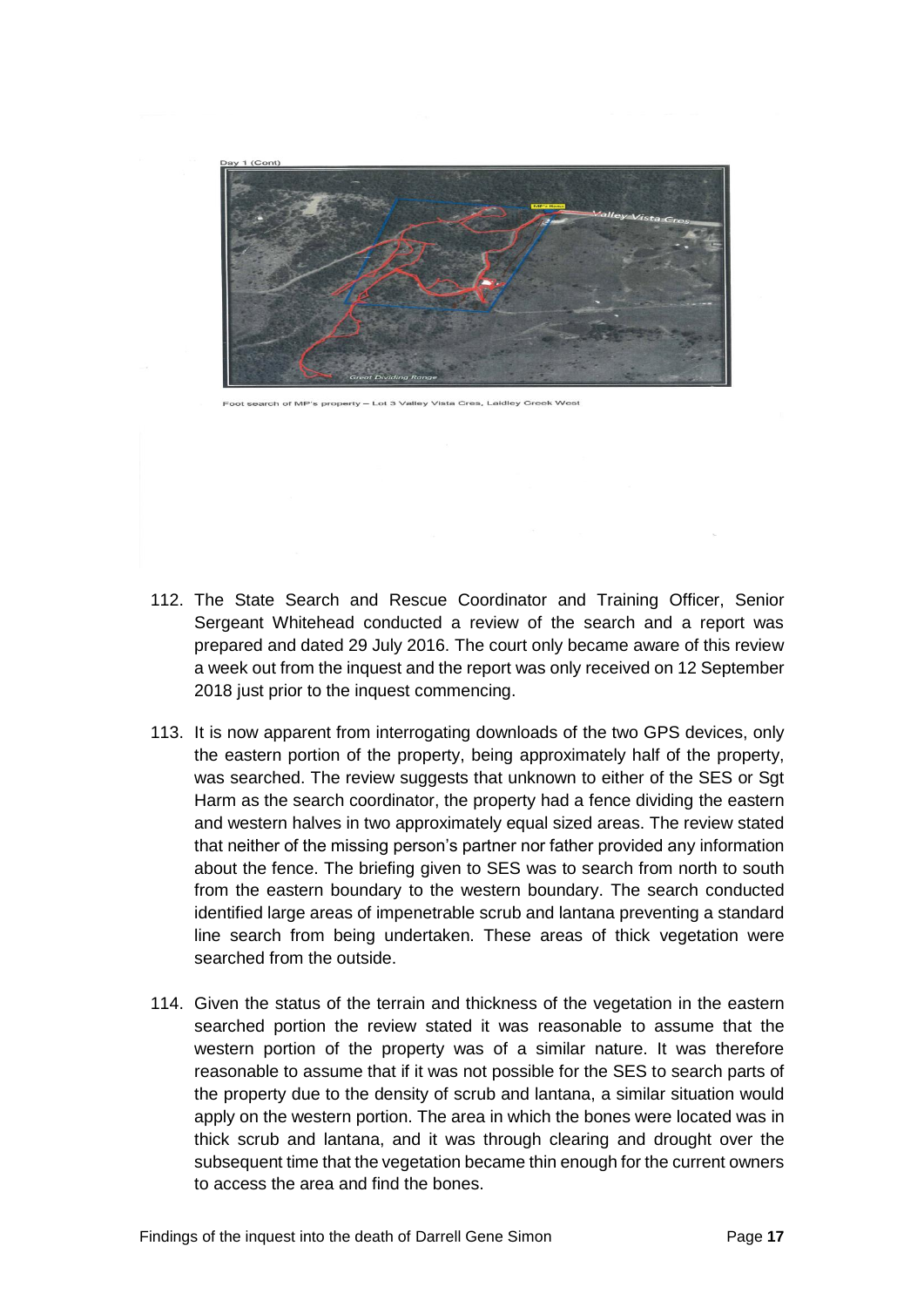- 115. The review noted the profile of despondent people (Lost Person Behaviour) would suggest it more likely Mr Simon self-harmed in the period between when he was last seen and when he was reported missing, most probably towards the former. It was possible, though unlikely, he was actively avoiding searches and self-harmed in the period after the initial search of the property. The SES search of the property was not going to locate a responsive target as he was in all likelihood deceased by that time.
- 116. The review noted that the search incident was difficult in nature given that Mr Simon was last seen riding a bicycle from his partner's residence. With no destination available to the search coordinator the planning of a search was problematic with many options to be considered and taken into account.
- 117. With no indication of despondency from Ms Rowland or Mr Simon's father the most likely scenario was a motor vehicle incident and the search was conducted on that basis. The search was made of the property but through a misunderstanding in relation to property boundaries only one half was searched.
- 118. The review stated that given the nature of the terrain within the property and the difficulty in searching in thick scrub it is doubtful Mr Simon's body would have been located and the remaining half of the property been searched. The risk vs gain in harming searchers is always a factor to be considered. The review considered Sgt Harm had done a creditable search.
- 119. Sgt Harm has considered the review and has provided further information as to what he believes could be done to improve the search capability of the QPS. Sgt Harm believes the ability to download the GPS trackers to a laptop on site in this case may have assisted to identify that the whole property had not been searched immediately and a further search of the remainder of the property could have been conducted. He had identified the following improvements:
	- a. Refresher training in the Ozi Explorer for part-time land search coordinators. He has received further training in the system since the incident and found it helpful as the system is not often used operationally.
	- b. Downloading of GPS trackers onto the Ozi Explorer system could be conducted as soon as possible after use at the scene, if possible, to enable immediate decision to be made on search area coverage. A laptop could be made available for field use for this purpose.
	- c. The laptop and GPS trackers could be stored together so they could be picked up at the same time when needed.
- 120. Snr Sgt Whitehead said these recommendations were all valid suggestions. Since 2016 all GPS search coordinates are either downloaded at the scene or as soon as possible back at the station to verify the area searched. To do this at the scene would require a SAR computer. In any case any delay in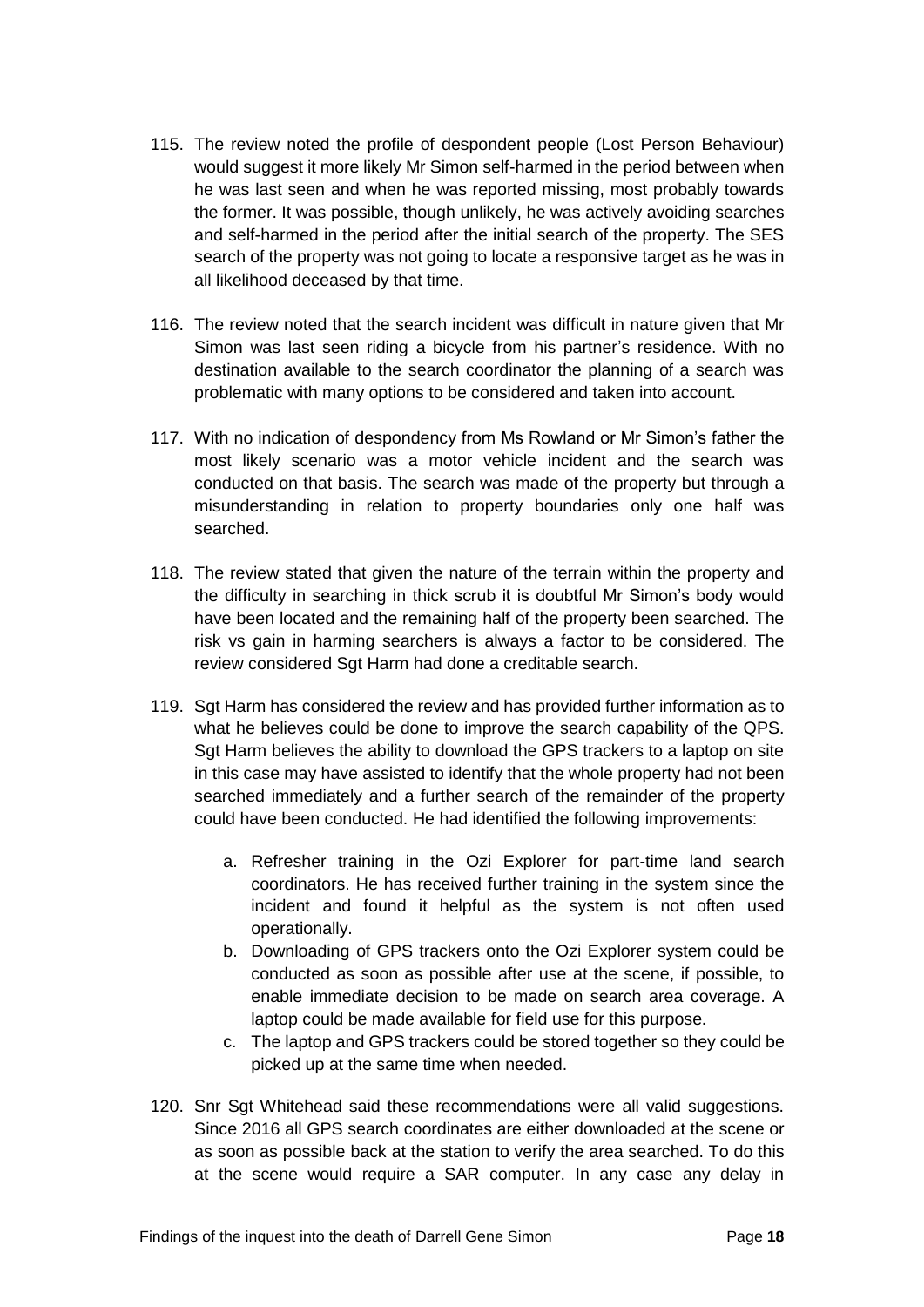considering the GPS data would only be half a day. GPS devices have been sent to almost every QPS station and 700 licences for Ozi Explore had been provided. Snr Sgt Whitehead also QPS have available various mapping sources including Google, RP data and local councils. SAR officers can utilise Intel officers to assist in obtaining such maps if not readily available.

#### <span id="page-20-0"></span>*Further searches and events leading to discovery of body*

- 121. Senior Constable Matthew Barrett attended the property on 9 February 2016 in the company of Constable Cassandra Field-Miles. They had received information that a pushbike had been located in a dam on the property at Lot 3 Valley Vista Crescent. It was believed the pushbike belonged to Darrell Simon. It had been discovered by two persons as they were driving around the property on a quad bike. Notebook statements were taken from the two finders.
- 122. The bicycle appeared as if it had been in the water for some time. Senior Constable Barrett then waited at the property until CIB officers including Sergeant Bourke, Senior Constable Flintham and Senior Constable Neumann arrived.
- 123. Senior Constable Paula Biscaya attended the property and took photographs of the area and bicycle concerned.
- 124. Sgt Andrew Bauer attended the property on 12 February 2016 as a member of the police diving unit. He conducted a wade through the dam but did not locate any items or human remains.
- 125. Caroline Doyle and her husband David Doyle purchased the land from the bank mortgagee in April 2016. They were aware the owner had been reported missing. The property consisted of 32 acres and was heavily overgrown with grass, lantana and general regrowth. They attended the property regularly to clear the property. They allowed a neighbour, Ian Grant, to have cattle graze on the property and this also assisted in clearing the land.
- 126. On 21 May 2016 the Doyles arrived at the property and went through a section of the land they had previously been unable to get through. Cattle tracks had allowed them to move through the heavily overgrown lantana. They observed scattered bone fragments on the ground and noticed a baseball cap and some clothes. They saw a rope hanging from a nearby tree. They did not disturb the bones and made their way out of the area and telephoned police. The couple later showed police the area where the bone and rope had been found.
- 127. Sergeant Owen Esaias, a QPS forensic scientist attended the property on 22 May 2016 and recorded and collected the bones within the area that was examined as well as the rope found in the tree. Below the tree in some loose soil, were located a pair of black speedos and black track suit pants as well as black rubber shoes with some bones in them. Other clothing including a baseball cap and two pieces of fabric and sunglasses were found at short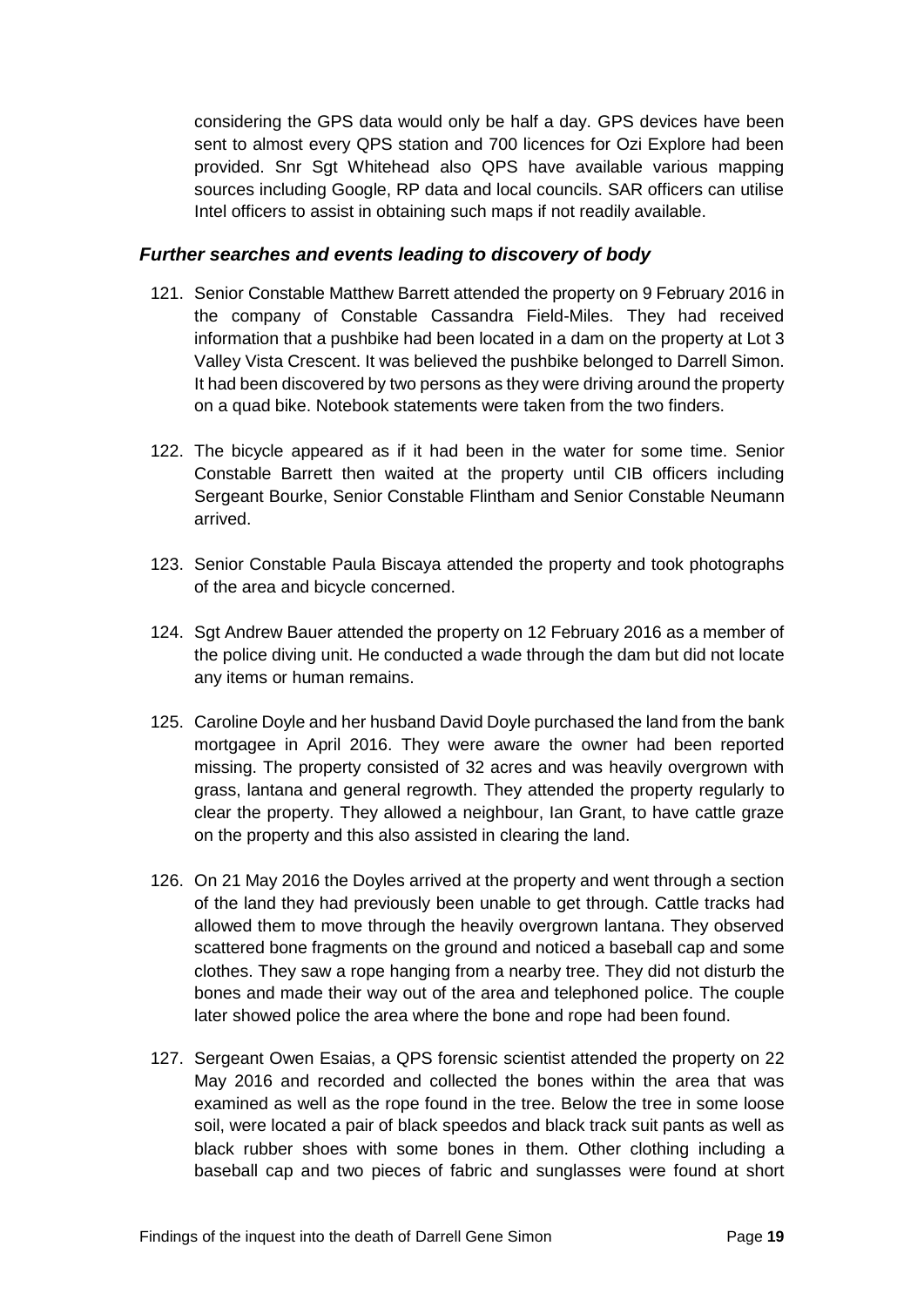distances from the tree. Forensic Crash Unit officer Senior Constable Reid assisted by using a surveying tool to map the area.

128. Sat Esaias and SC Reid had obtained an aerial map from the Lockyer Valley Regional Council, at no cost to QPS. It is quite apparent the quality of the images of the property on this map is far superior to the Google map images used in the search of the property and one wonders if the same mistake in conducting a search of only half the property would have been made if this map had been obtained by Sgt Harm.

#### <span id="page-21-0"></span>*Discovery of other items of interest*

- 129. Mr Grant said in his evidence that after the SES search had been completed he was being "nosey" and had a look around the property. He says that he searched a middle shed called by some as the "Chateau" or "Chalet", and found some stretchy British Racing green bike pants. He did not tell police about this but thought he told Lawrence Simon about this find. He could not say when this occurred, only that it was after the search.
- 130. After hearing this evidence Police were asked by me to attend the property that evening and conduct a search. No bike pants were located.
- 131. In evidence before the Court Lawrence Simon was asked by Ms Jarvis about this evidence of the discovery of bike pants by Mr Grant and whether he was told about the finding by Mr Grant. Lawrence Simon admits he was told something by Mr Grant and he then went to the middle shed himself and found a mitt, a brown coloured shirt and a bicycle helmet and removed them. He said in court he knows that this evidence "doesn't go for me" and a will not help him and that it "muddies the waters". Lawrence Simon did not tell police about this find. When asked if he could produce the items he said they were in court and the mitt and helmet (largely red in colour) were accordingly produced.
- 132. Sharon Rowland stated Darrell had a red helmet. She was shown a photograph in court of the helmet produced by Lawrence Simon and recognised the helmet as one belonging to Darrell. She said he had ridden off in a helmet like this. She said there was another older red helmet Darrell had which had remained at her house until she disposed of it amongst other property and clothing of Darrell sometime later. Later in her evidence she had reported to Police the older helmet was Darrell's and agreed it was the only one she knew of at the time. She speculated Darrell may have bought a new helmet without her knowledge and was wearing it on the day of his disappearance.

#### <span id="page-21-1"></span>*Issues concerning missing property*

133. Sharon Rowland agrees she has removed an old boat from Darrell's property after he went missing but she says she wanted it for sentimental value and it was in response to Lawrence Simon locking her out of the property and removing things himself. She also decided to keep a few small items of sentimental value and get rid of the rest.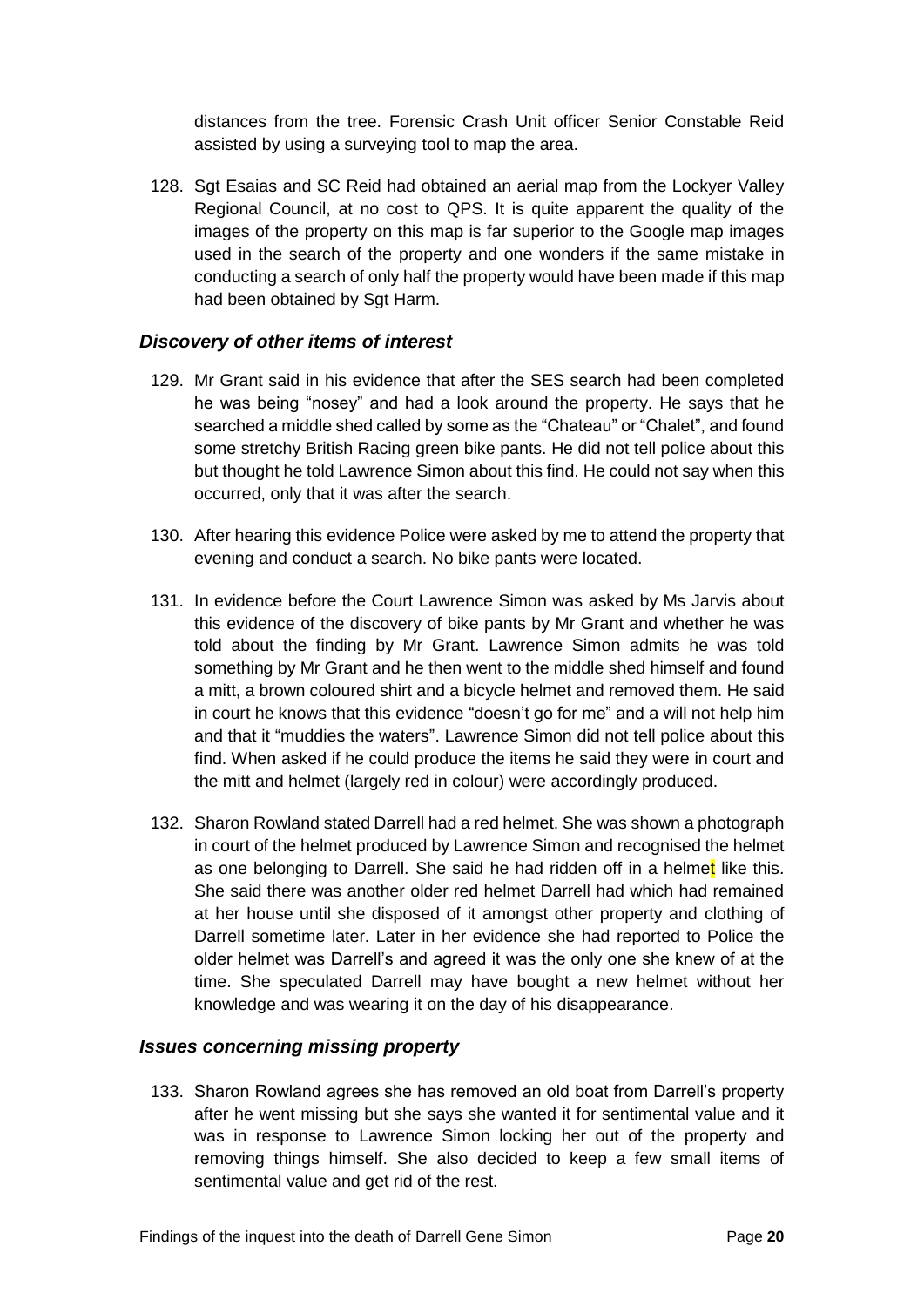- 134. Senior Sergeant McDonald also spoke to Sharon Rowland and Lawrence Simon during the course of the investigation, particularly in relation to property disputes. It had been confirmed by Snr Sgt McDonald that Lawrence Simon had changed the locks on the shed.
- 135. On 23 January 2015 Snr Sgt McDonald had lengthy discussions with Lawrence Simon over his property dispute with Sharon Rowland. He was told by Sharon Rowland she had sought legal advice and she had been told she had a strong claim being a defacto for six years. She subsequently removed other items from the address. Lawrence Simon was informed that this was a civil manner and they would need to take other action in the Family Court or QCAT.
- 136. On 24 February 2015 a meeting was held at Gatton Station to update the family about the progress of the investigation. It is apparent Lawrence Simon did not have any concerns or questions at that time relating to the Missing Person investigation. Lawrence Simon did raise concerns related to the property disputes. He was advised to seek legal advice and that police would assist with any necessary mediation but they would not intervene in any property settlement. This position was reinforced with Lawrence Simon and Sharon Rowland on a number of subsequent occasions.
- 137. The property dispute issues between Lawrence Simon and Sharon Rowland are matters that are beyond my jurisdiction to determine or investigate as they have no bearing on how I should determine the circumstances of how Mr Simon died or what caused his death.

## <span id="page-22-0"></span>**The QPS Investigation**

#### <span id="page-22-1"></span>*Miscellaneous investigations*

- 138. Detective Senior Constable Trudi Flintham assisted PCSC Roberts with numerous investigative tasks, attended the Laidley property where the remains were found on 21 May 2016 and managed and secured the scene. She also had several recorded discussions with Lawrence Simon after the remains were found.
- 139. Sergeant Kirsty Gleeson a scenes of crime officer also attended on the property on 21 May 2016. She observed clothing and bones near the rope within the tree. She observed vertebrae inside the knot at the end of the lead rope. She observed a skull approximately 25 metres downhill from the rope in the tree. She took a series of photographs.
- 140. Gordon Guymer is a botanist and an expert on plants and vegetation of Queensland. He inspected the tree on which the body was found. The tree is an Acacia salicina. He opined that the tree would have been about 10 m high in November 2014 and the branch on which the rope was located would have been a few millimetres less in diameter in November 2014.He noted that Tim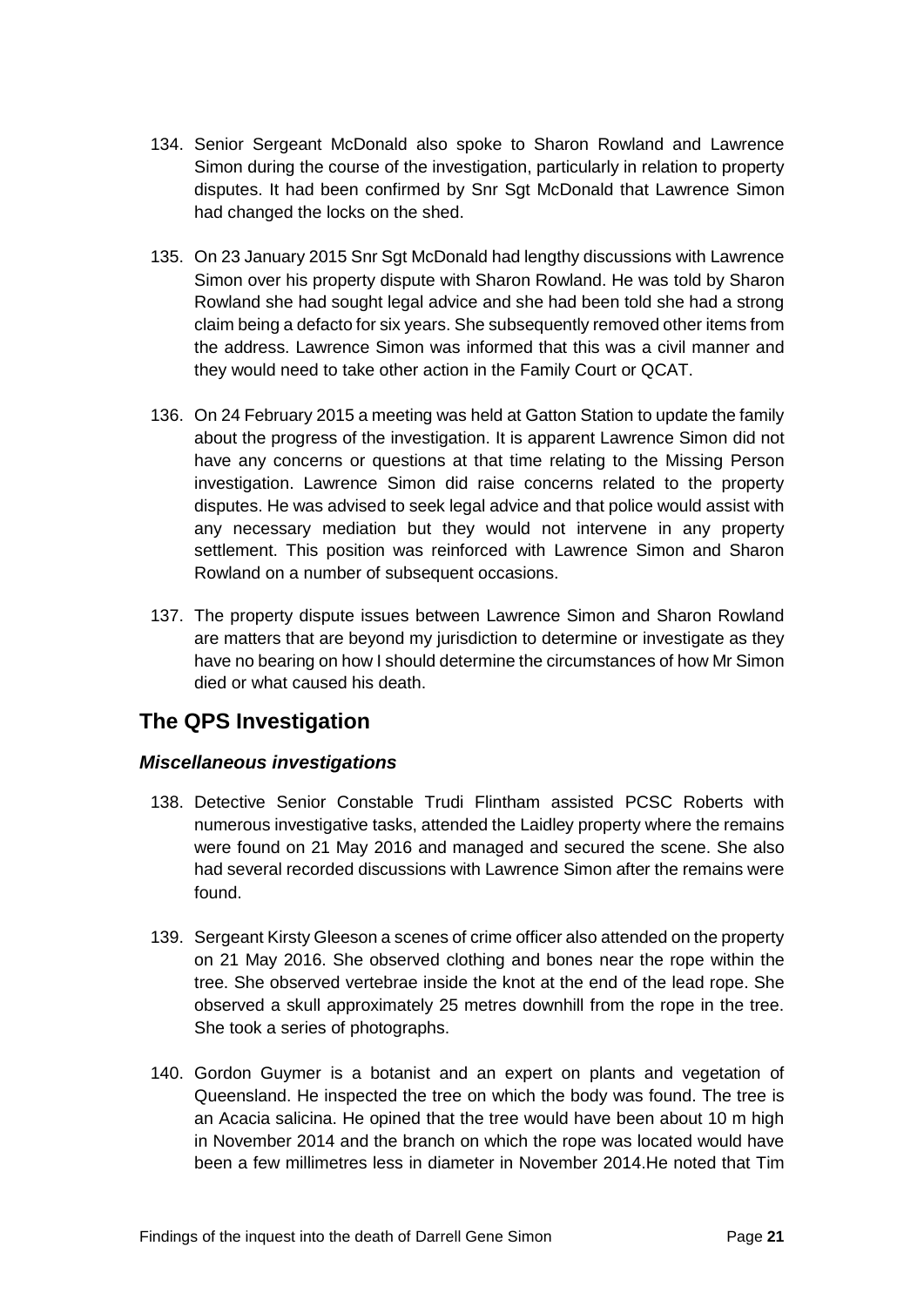Roberts weighed approximately 80 kg (a similar weight to Mr Simon) and Mr Roberts swung on a rope connected to the same branch and this only had a minor distortion of several millimetres. In Mr Guymer's opinion the tree and the branch would therefore have been able to hold a weight of 80 kg in November 2014.

- 141. Senior Constable David Hartland was the scenes of crime officer who undertook a number of forensic examinations including taking DNA from a toothbrush, which eventually was tested positive for DNA of Mr Simon.
- 142. Sgt Michelle McTaggart attended at the property on 21 May 2016 having been informed that other pieces of bone had been located by the owners of the property Mr and Mrs Doyle. A scenes of crime officer Sgt Michael Mitchell later attended and collected these bones. Sgt McTaggart was told by Mr Doyle that he had made arrangements with Lawrence Simon to attend the property and visit the site where the remains had been located a few weeks earlier. Mr Simon had arrived with his daughter and a male friend and was taken to the area and it appears they were the persons who found the extra bones.
- 143. Sgt Michael Mitchell took a number of photographs and he later forwarded images to anthropologist Donna McGregor who confirmed that the bones depicted in the images were human.
- 144. Senior Constable Jonathan Reid also attended the Laidley Creek West property on 22 May 2016. He was tasked to create a scaled forensic scene map. He also took photographs and conducted a topographical survey utilising a surveying tool.

#### <span id="page-23-0"></span>*Investigation by PCSC Roberts*

- 145. The missing person and coronial investigation was coordinated by Plain Clothes Detective Senior Constable Timothy Roberts. He became aware of the missing person report during the morning shift of 23 November 2014. He was aware that Darrell Simon was reported missing by his father Lawrence Simon. Darrell had been last seen by the Sharon Rowland on the morning of 16 November 2014 when he left the address at Mountain View Drive, Plainland for a planned bicycle ride. He was also aware that Mr Simon had a rural property at Laidley Creek West.
- 146. PCSC Roberts initially travelled to make enquiries with Sharon Rowland but was unable to locate her at the address. He then travelled to the rural property and came across and had a discussion with Ian Grant. PCSC Roberts understood that Mr Grant and Mr Simon had not been getting along for some time and had been feuding about boundary fences and animals. Mr Grant showed him a text he had sent to Mr Simon on the morning of 17 November 2014. He attempted to call him on 18 November 2014 on two occasions and sent a further text message that evening. This was in relation to horses coming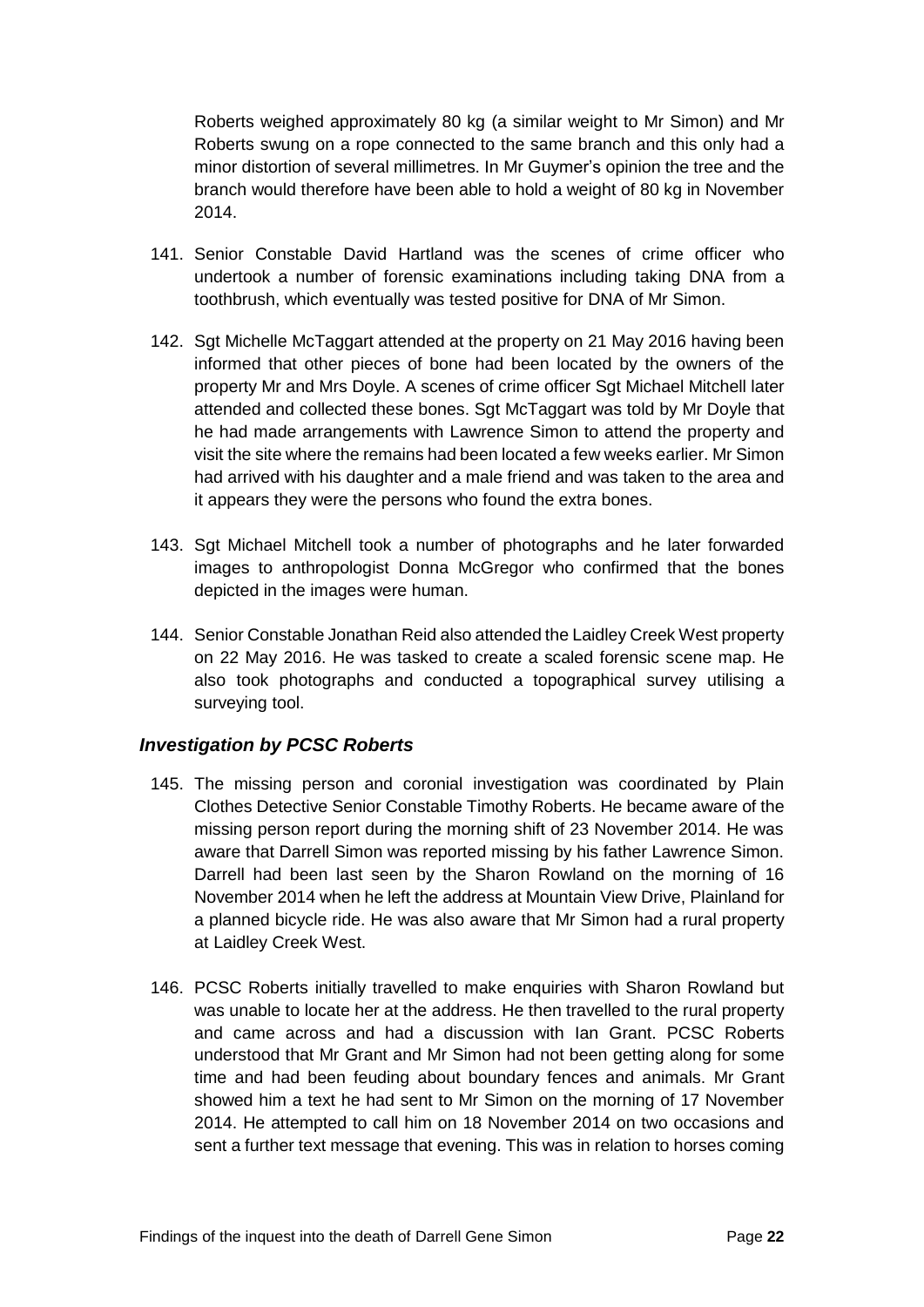through the fence and onto his property. Mr Grant said he received no response or answer to his calls.

- 147. PCSC Roberts then travelled a short distance to Darrell Simon's property. He observed a utility park outside a large locked gate and presumed this was Sharon Rowland and later met up with her on the property, observing she was leading a horse down a mountain side on the property and heading back towards the shed.
- 148. Sharon Rowland confirmed that she and Mr Simon had been constantly feuding with Mr Grant over her horses getting through to his property and she had attended because Grant had been in contact with her. PCSC Roberts made an arrangement to see Ms Rowland at her residence later in the day.
- 149. PCSC Roberts then attended Laidley police station and made a formal request for details regarding mobile telephone activity of various people and spoke to the Missing Persons Unit about the progress of the investigation.
- 150. PCSC Roberts later had a conversation with Lawrence Simon and Laura Simon at the station. He understood they were likely to make their own vehicle searches.
- 151. As arranged PCSC Roberts spoke to Sharon Rowland later that afternoon. She produced a wallet containing Darrel Simon's driver license, bank card and Medicare cards. There was no cash in the wallet. No other items of interest were located that afternoon to assist in the investigation. A request was made for contact with various financial institutions to establish whether there had been any activity on Mr Simon's accounts since his disappearance.
- 152. Contact was then made with other potential witnesses including Brianna Alsop and of local license establishments. Patrols were conducted in the vicinity of all nearby bus stops and further enquiries were made for any found property in the area of the relevant period. These enquiries proved negative. Contact was made with any Pawn shops for any recent transactions. A Cash Converters at Ipswich had a last purchase noted in September 2014.
- 153. Further conversations occurred with family members providing more information including that it was not unknown for Darrell to disappear but that they thought he would have told his girlfriend.
- 154. Contact was made with a Supacheap Auto store relating to the bicycle that he had purchased at the store.
- 155. On 26 November 2014 PCSC Roberts received mobile telephone records and enquiries were made or attempted to be made with a string of telephone numbers that Darrell Simon had contacted or had been contacted by leading up to the date of his disappearance. Most of these persons were contacted and no valuable information was received.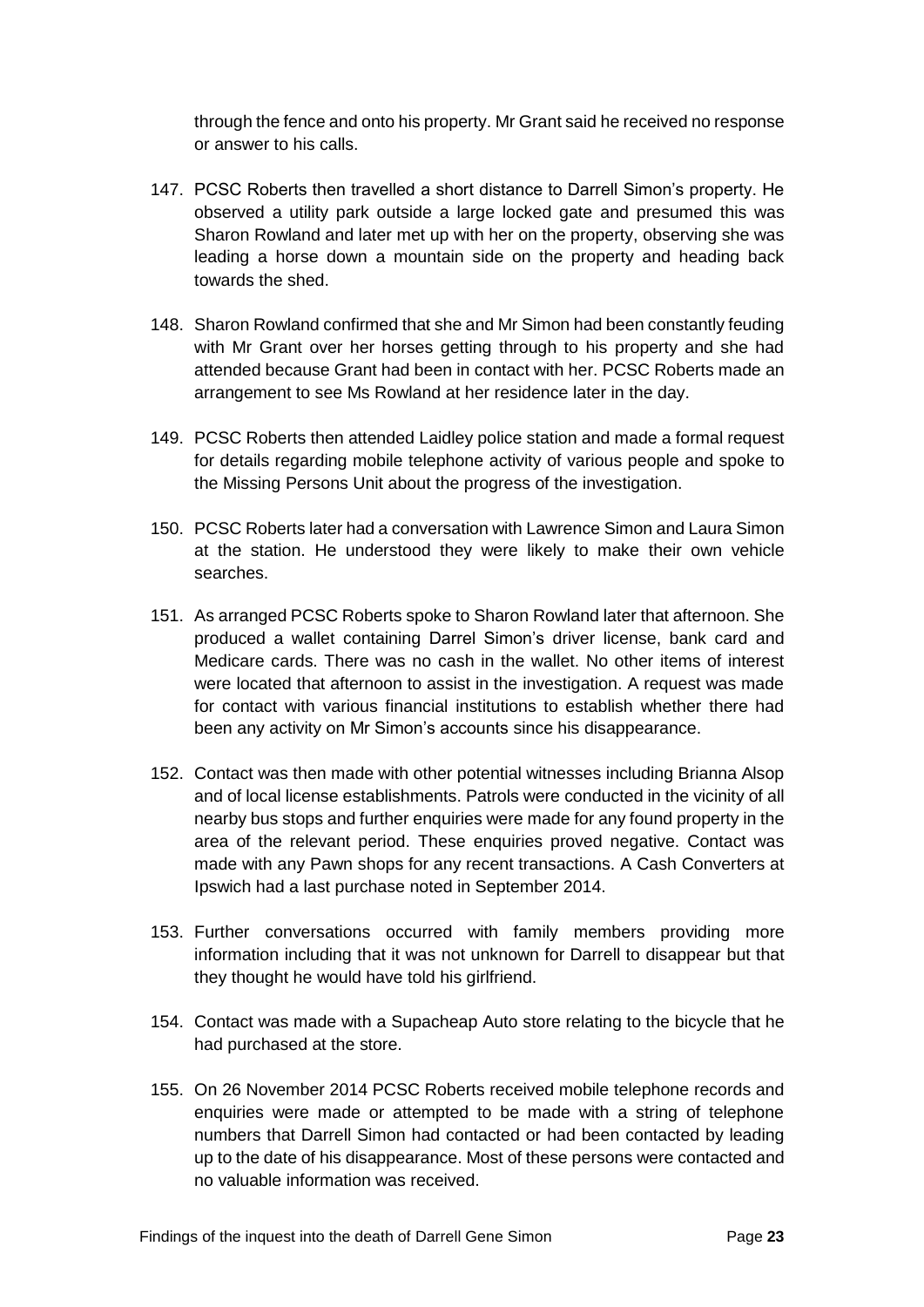- 156. PCSC Robert also followed up a number of crime stopper information that had been provided to police but this information did not lead to anything. PCSC Roberts also followed up information concerning a friend of Darrell Simon, Anthony Darney who had spoken to Darrell a day or two prior to his disappearing about financial matters. Mr Darney also gave some information concerning the nature of the relationship between Darrell and Sharon Rowland indicating it was not a formal exclusive relationship although they spent considerable time together.
- 157. On 24 February 2015 PCSC Roberts had a meeting with Lawrence Simon and Laura Simon in the presence of Inspector Curtin and Snr Sgt McDonald. The purpose of the meeting was to update the progress and direction of the investigation and offering the family an opportunity to raise any concerns. The main concern from Lawrence Simon was with respect to property that had been removed from Darrell Simon's property by Sharon Rowland.
- 158. PCSC Roberts was also provided information from a finance company from which Darrell had signed a rental agreement for a ride-on mower. On 28 October 2014 Mr Simon apparently had an abusive telephone call with a credit officer regarding efforts to collect the debt and in which Darrell Simon stated he would go bankrupt and they could not pursue him any further. The credit officer also had contact with Laidley police and spoke to Snr Sgt McDonald who said he spoke to Sharon Rowland and was informed Darrell had sold the ride-on lawn mower as well as other property for \$6000.
- 159. PCSC Roberts gave some of the information to Lawrence Simon. On 27 March 2015 an article was published in the local newspaper requesting any information about the current whereabouts of the ride-on lawn mower. Police had not provided this information to the media.
- 160. PCSC Roberts was later given information from Sharon Rowland that the mower and a white Commodore was sold to a particular person. When approached that person stated he did not know either Sharon Rowland or Darrell Simon and he had not purchased any of those items.
- 161. On 12 August 2015, PCSC Roberts approached Lawrence Simon regarding obtaining a statement. Lawrence Simon stated he wished to speak to his solicitor first. PCSC Roberts later followed up inaccurate information provided by Lawrence Simon concerning information received that his son's bicycle had been located by police. Lawrence Simon also declined to give further information regarding an alleged recent possible sighting of Darrell.
- 162. At this stage PCSC Roberts said there was no evidence then or now for foul third party involvement to be substantiated in respect to Mr Simon's disappearance. Self-harm or misadventure remained open at that time.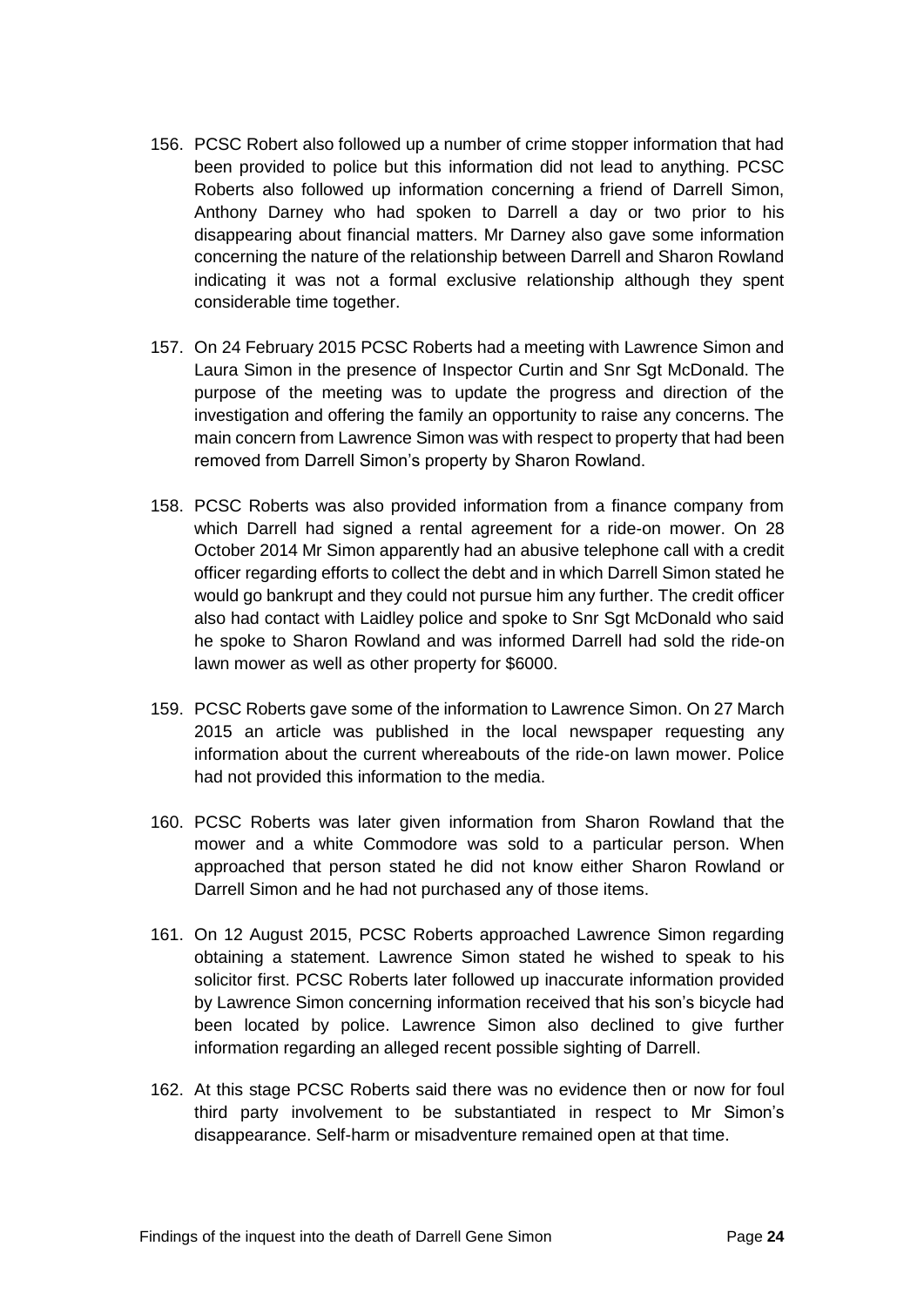- 163. On 9 February 2016 PCSC Roberts received information that a mountain bike had been located in a dam on Darrell Simon's property. On 12 February 2016 he attended at the property to assist with a search of the dam in conjunction with the police dive squad. No other evidence was located during this search
- 164. On 19 March 2016 he obtained a detailed statement from Sharon Rowland.
- 165. On 15 May 2016 PCSC Roberts attended upon Sharon Rowland who was upset and showed him a number of Facebook messages which she claimed had been originally posted by Lawrence Simon. There were messages that appeared to be the derogatory towards many persons including Sharon Rowland and Snr Sgt McDonald. The messages were screen copied and emailed to his work address.
- 166. On 21 May 2016 PCSC Roberts was made aware that human skeletal remains had been located on Darrell Simon's property.
- 167. During this period of time he also obtained banking records, which when reviewed did not produce any lines of enquiry.
- 168. PCSC Robert obtained statements from Donald Trease, Lindsay Rowland and Ramon Rowland.
- 169. PCSC Roberts also arranged for a tree expect to provide certain information concerning the tree from which Darrell Simon was found hanging.
- 170. PCSC Roberts has also provided information concerning the complaint of stealing property, particularly the boat, by Sharon Rowland. There is obviously a dispute as to whether Rowland was in a defacto relationship with Darrell Simon and the extent to which she may have had some claim on his property. Police regard this matter as civil in nature.
- 171. PCSC Roberts now believes Darrell Simon took his own life in the context of dire financial problems.

## <span id="page-26-0"></span>**Conclusions on the issues**

172. In reaching my conclusions it should be kept in mind the *Coroners Act 2003*  provides that a coroner must not include in the findings or any comments or recommendations, statements that a person is or maybe guilty of an offence or is or maybe civilly liable for something. The focus is on discovering what happened, not on ascribing guilt, attributing blame or apportioning liability. The purpose is to inform the family and the public of how the death occurred with a view to reducing the likelihood of similar deaths.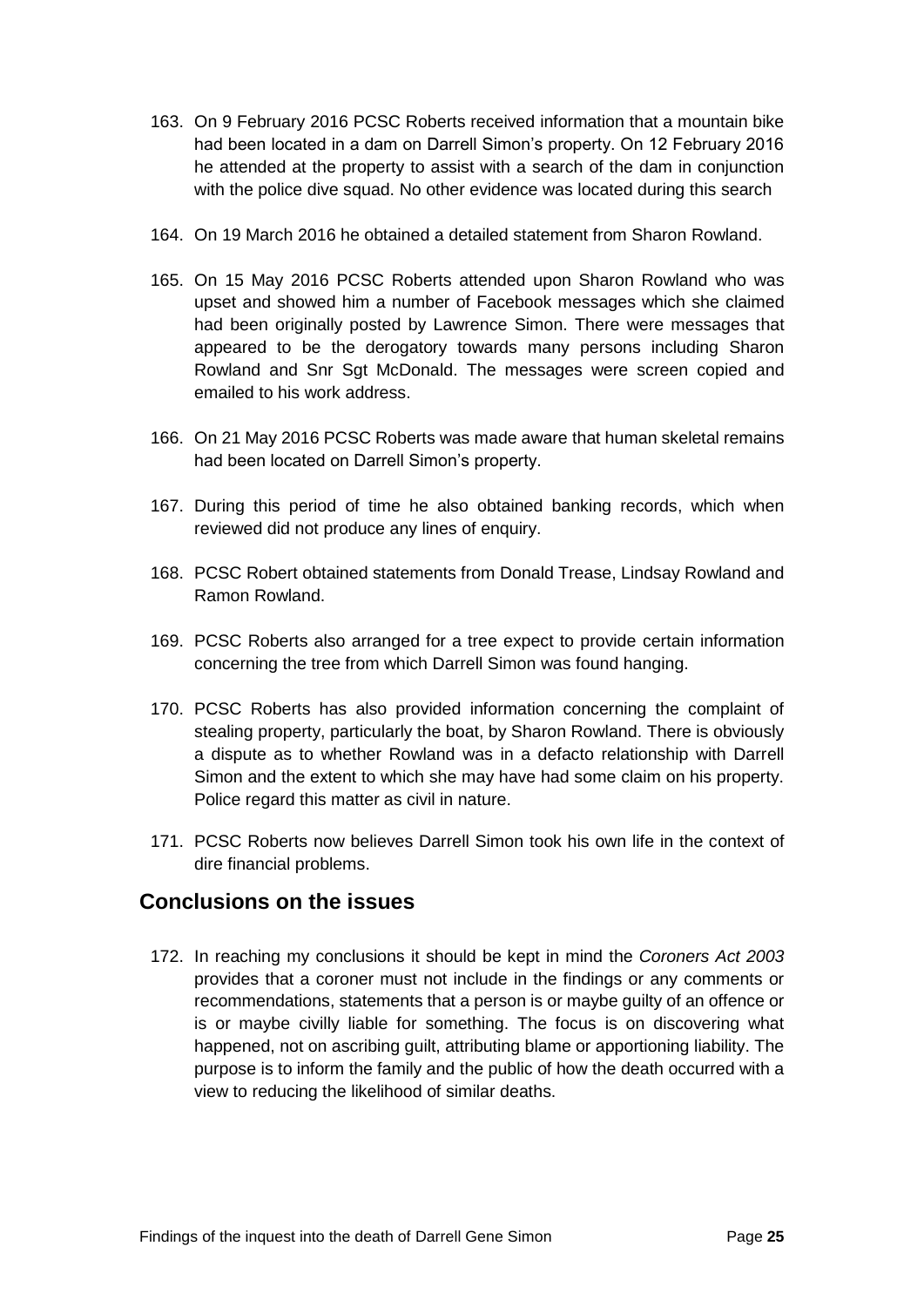- 173. A coroner should apply the civil standard of proof, namely the balance of probabilities but the approach referred to as the *Briginshaw<sup>1</sup>* sliding scale is applicable. This means that the more significant the issue to be determined, the more serious an allegation or the more inherently unlikely an occurrence, the clearer and more persuasive the evidence needed for the trier of fact to be sufficiently satisfied that it has been proven to the civil standard.
- 174. With respect to the *Briginshaw* sliding scale it has been held that it does not require a tribunal of fact to treat hypotheses that are reasonably available on the evidence as precluding it from reaching the conclusion that a particular fact is more probable than not.
- 175. As well, when determining the significance and interpretation of the evidence, the impact of hindsight bias and affected bias must also be considered. This relates to taking into account that after an event has occurred, particularly where the outcome is serious, there is an inclination to see the event as predictable, despite there being few objective facts to support its prediction.
- 176. Counsel Assisting Ms Jarvis submits the totality of the evidence strongly supports an inference that Darrell, in severe financial distress by November 2014 and about to lose his much-loved property, decided to take his own life.
- 177. It is submitted by Mr Boyce for Mr Lawrence Simon that an open finding is the most appropriate finding. That would mean determining the issue of whether Darrell's death was a result of suicide or if there was some other explanation implicating some other person/s in his death remains open and undecided.
- 178. Principally the submission for the family focuses on concerns they have regarding the overall competency of the police investigation and concerns regarding the evidence of Sharon Rowland.
- 179. On the issue of the competency of the police investigation, and other than the search of the property, it is evident to me the investigation was comprehensive in that other searches and investigations were conducted expeditiously and in accordance with a well thought out investigation strategy. The investigations conducted are set out in this decision and speak for themselves in that respect.
- 180. It was also submitted by the family that the scientific evidence at the scene particularly relating to the known height of Mr Simon and the height of the distance of the ground to the bottom of the noose found in the tree (Mr Simon being of a height greater that this), as well as a lack of a launching pad, calls into question any suggestion of hanging. In my 10 year experience as a coroner I can say that a significant percentage of suicidal hangings do not occur in full suspension but in partial suspension mode.

 $\overline{a}$ 

<sup>1</sup> *Briginshaw v Briginshaw* (1938) 60 CLR 336 at 361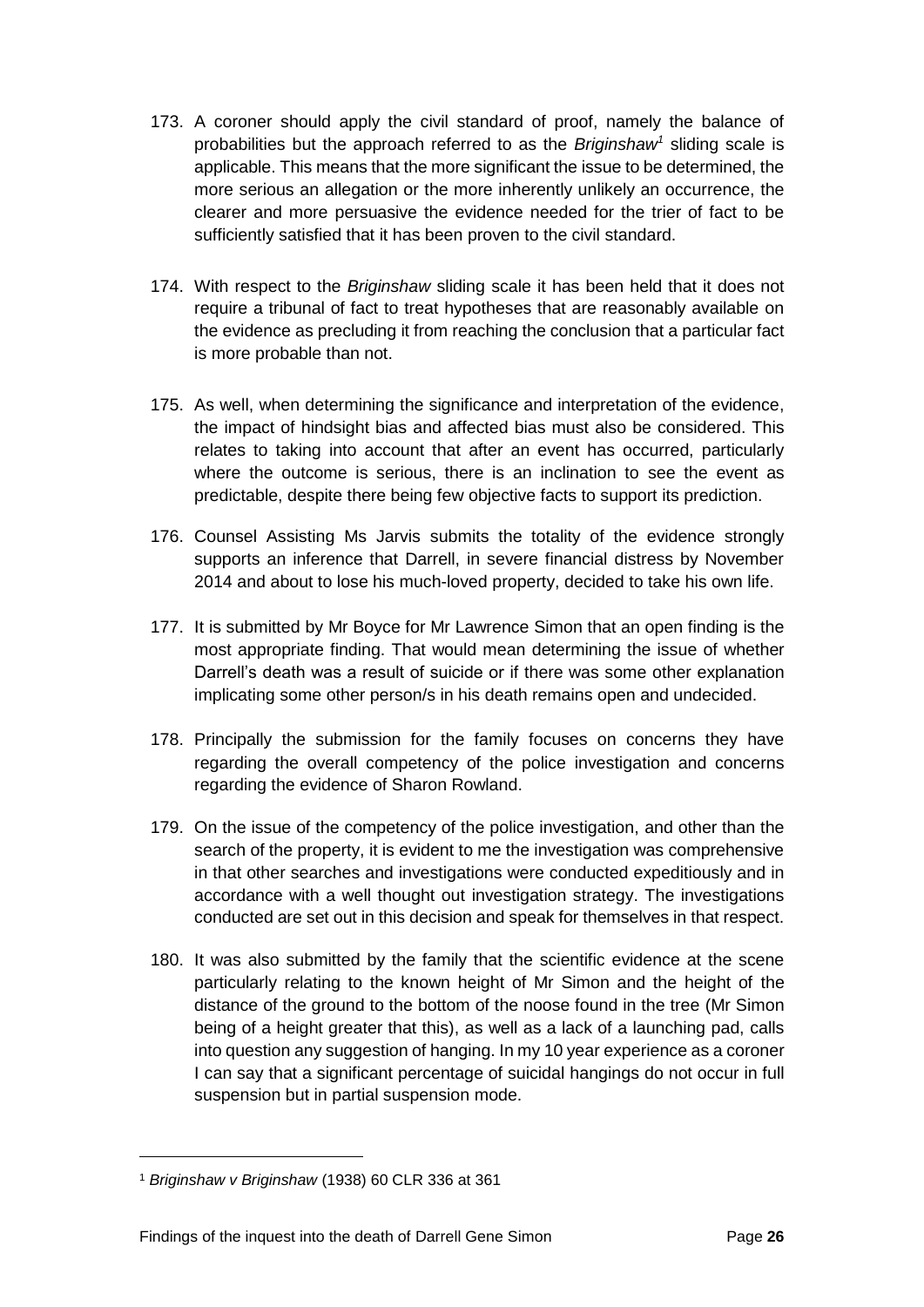- 181. As regards the evidence of Ms Rowland it is submitted by the family there are inconsistencies in her evidence that cause concern about her actions or lack of them and her motive for not acting at all in respect to Darrell's disappearance.
- 182. What I can say about her evidence is certainly there were differences in some of the versions of evidence she gave in respect to some minor aspects, consistent with recollections and memory changing over time and noting the disappearance was over four years ago and there being an almost 18 month period between her interviews in November 2014 and statement given in March 2016. I consider her evidence given was credible and truthful. Her explanation for not following up on concerns for Darrell for five days is also credible and consistent with the type of relationship they had.
- 183. There was criticism of police for not further investigating and following up on her telephone records particularly relating to contact she may have had with persons after the disappearance. There is no evidence that suggests Ms Rowland was somehow involved in Darrell's disappearance and at some point decisions have to be made about where investigations should stop.
- 184. The fact that it took 18 months for Darrell's body to be found has no doubt compounded the grief felt by his family and friends, particularly his father. In that period it seems rumours and speculation suggesting foul play and malicious or accidental intent by unknown/unnamed third parties were coming to the surface. However there is just no credible evidence supporting any such speculation.
- 185. On considering and weighing up all of the evidence there is only one inference that can be supported on the available evidence and that is Darrell Simon took his own life.
- 186. One wonders if Darrell's body was found during the first police search on 23 November 2014, whether such unhelpful and at times clearly defamatory and untruthful speculation would have even surfaced.
- 187. The fact the ground search was conducted over only half the property was very regretful and should not have happened. The assumptions made about the boundaries of the property was one thing, but the failure to crosscheck after the search with the GPS tracking and making sure the whole of the property had been searched, compounded the issue. What seems to have been accepted in the retrospective review of the search that the mistake was made due to accepting the property had a fence dividing the eastern and western halves in two approximately equal sized areas. The review stated that neither of the missing person's partner nor father provided any information about the internal fence. For a start it is quite evident the internal fencing was not significant and certainly did not fence off the whole of the property in half. Suggesting some failure on the part of Ms Rowland or Lawrence Simon in that respect was unfortunate. The maps should have been cross checked by the search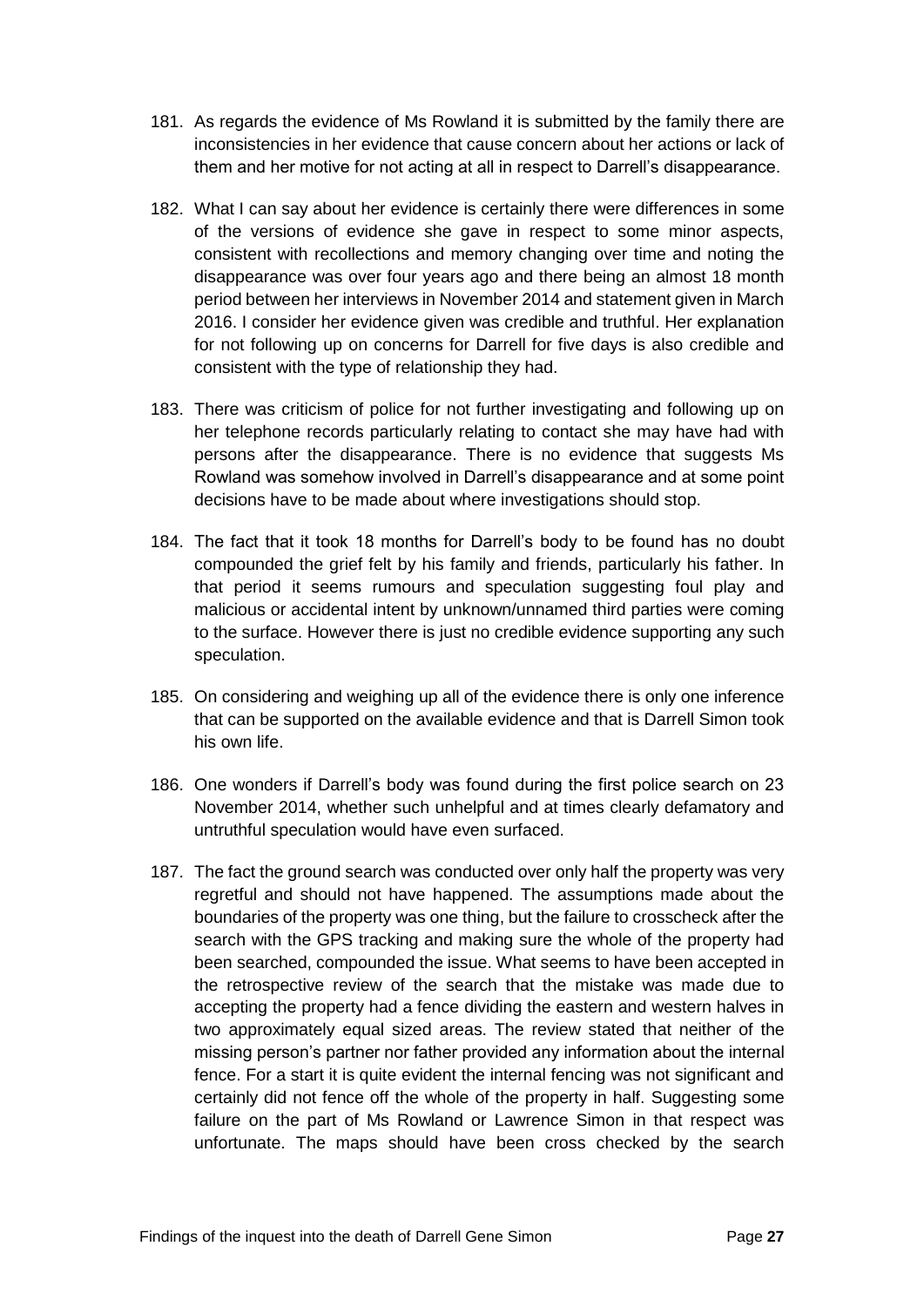coordinators prior to searching and subsequently to ensure the correct boundaries were identified.

- 188. Counsel Assisting submitted there were a number of reasons why Darrell's remains were not located sooner. Counsel for the Commissioner of Police accepts those submissions. The reasons submitted include as follows:
	- a. The search was informed by a printed copy of a Google Maps image of the property, which is less helpful in determining the property's boundaries and features than other map products available to QPS.<sup>2</sup>
	- b. QPS otherwise relied on verbal descriptions of the property and its boundaries by relevant witnesses and did not take any other steps to verify the precise location of those boundaries and then communicate this to those searching the property.
	- c. The property had large areas of impenetrable scrub and lantana and steep terrain, preventing a standard line search from being conducted and making some areas of the property inaccessible.
	- d. The verbal briefing process between SES and QPS following the search failed to identify or alert QPS to the fact the entire property had not been searched and, specifically, that one of the two groups had not searched up to the western boundary.
	- e. Whilst data downloaded from GPS trackers worn by the SES volunteers that day indicated a significant portion of the property had not been searched, this was not identified by Sergeant Harm or any other QPS officers involved in the investigation into Darrell's disappearance until after Darrell's remains were located 16 months later by the property's new owners.
- 189. Counsel for the Commissioner submits that notwithstanding those failings in the conduct of the search, there is no evidence this contributed to Darrell's death. This is accepted.
- 190. It cannot be certain that if the second half of the property had been searched that Darrell's body would have been found. The terrain and vegetation was difficult and Darrell seems to have been of the mind to make discovering him difficult in that he disposed of his bicycle in the dam and threw his helmet and perhaps other clothing in the middle shed or elsewhere. I am satisfied on balance the helmet found at the property by Lawrence Simon was the helmet he was wearing when he rode away and is not the same helmet Ms Rowland later disposed of. Darrell did not leave any evidence at the main shed that he had been present. He left his wallet and money as well as any known second set of keys to the main shed behind at Ms Rowland's residence.

l

<sup>&</sup>lt;sup>2</sup> See for example maps obtained by Senior Constable Jonathon Reid from the Lockyer Valley Regional Council: B24.1 pg 4-7. Senior Constable Reid and Senior Sergeant Whitehead each gave evidence that these maps would have been available to Sergeant Harm at the relevant time, had he requested them.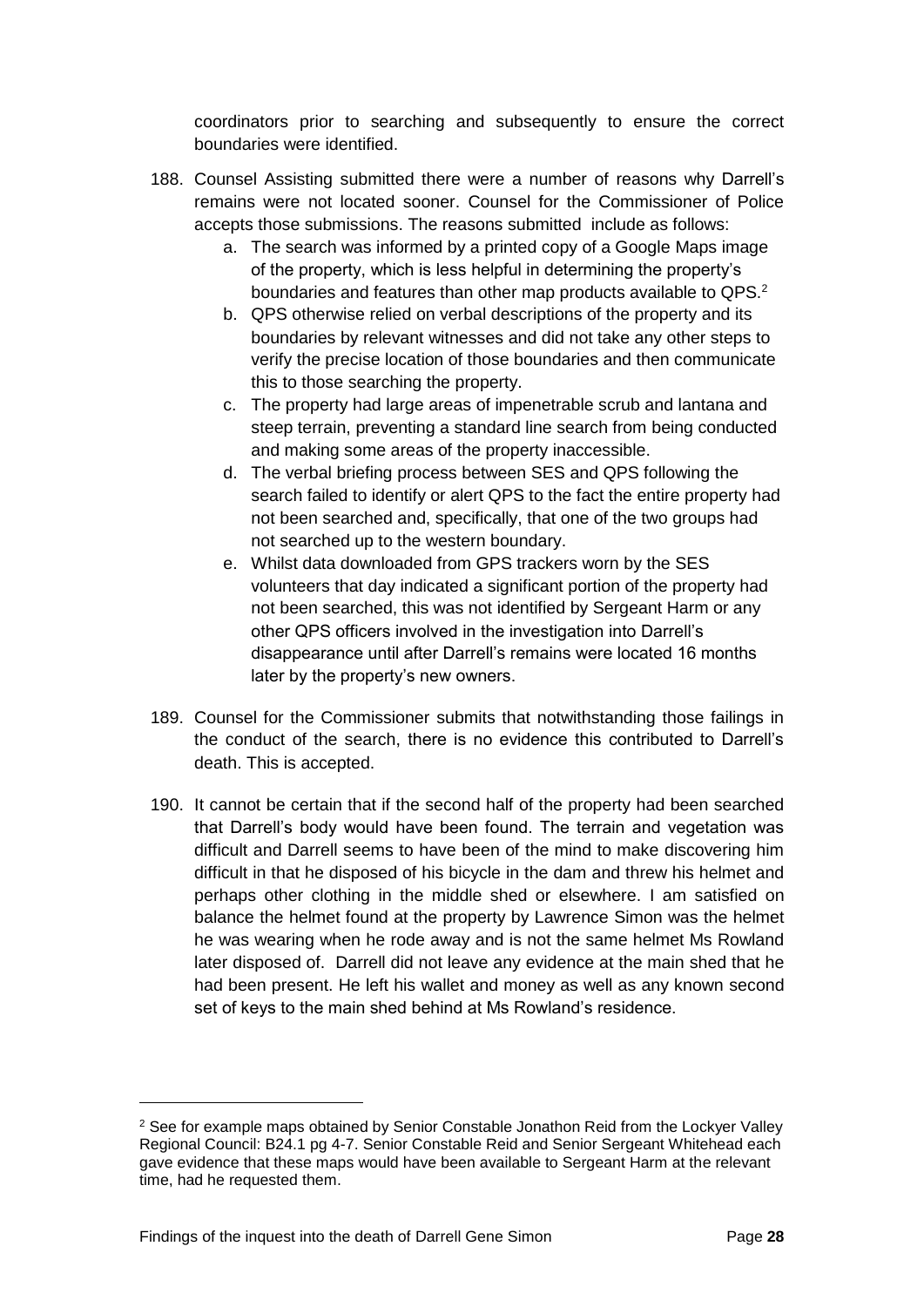- 191. It was not at all helpful that Lawrence Simon did not disclose the finding of the helmet and other items to police. That may very well have brought about further investigations and a change of strategy much earlier.
- 192. Ultimately, I am satisfied the identity of the skeletal remains located on the property on 21 May 2016 are those of Darrell Gene Simon. I am also satisfied he died at Lot 3 Valley Vista Crescent, Laidley Creek West at some time shortly after he arrived there on 16 November 2014. I am satisfied that by the time he was reported as a Missing Person on 22 November he was already deceased.
- 193. I am also satisfied he died by hanging himself with an intent to take his own life in the context of financial stressors, particularly the inevitable foreclosure on his property at Laidley Creek West. There was credible evidence about these matters from a number of sources. In that regard the evidence of his father Lawrence Simon is particularly poignant. In his evidence Lawrence spoke about helping so Darrell could *"forget about everything going wrong in his life"*, which largely related to financial issues and losing his rural property, which meant everything to Darrell.
- 194. Unsurprisingly, and as is so often the case, the fact Darrell Simon would take his own life was quite unpredictable to those who knew him and cared for him. In hindsight one can see the financial stressors were almost certainly building in his own mind around the time he made his decision. These included the out of character conversations he had with Anthony Darney a few days prior to him going missing and his father's observations about his financial difficulties. Ms Sharon Rowland was aware of his financial problems, given he was selling property he clearly was attached to, but it is clear she only became aware of the extent of the problems after he died.
- 195. I am also satisfied he was on his own at the time he hung himself. There is no evidence that would support any finding of third party involvement in his death.
- 196. Relationship stressors do not appear to have been a factor in Darrell's decision.

## <span id="page-30-0"></span>**Findings required by s. 45**

<span id="page-30-1"></span>**Identity of the deceased** – Darrell Gene Simon

<span id="page-30-2"></span>**How he died** – Darrell took his own life shortly after he got on his bicycle and rode to his rural property at Lot 3 Valley Vista Crescent, Laidley Creek West on 16 November 2014. He died by hanging himself with an intent to take his own life in the context of financial stressors, particularly the inevitable foreclosure on his property at Laidley Creek West. It is evident he disposed of his bicycle in a nearby dam, changed his clothes and disposed of his clothes